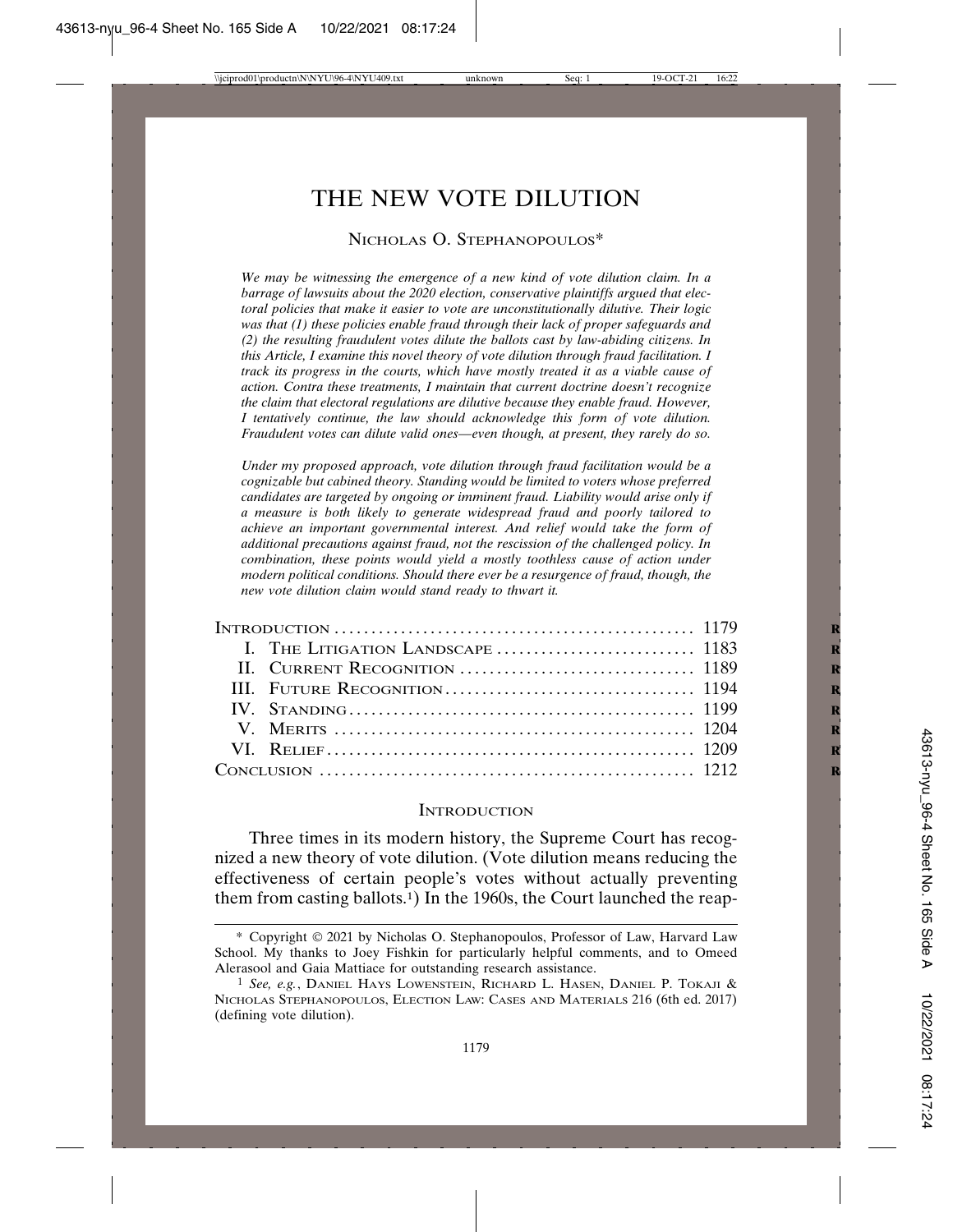portionment revolution when it held that overpopulated districts unconstitutionally dilute their residents' votes.<sup>2</sup> In the 1970s, the Court authorized minority voters to bring claims when their influence is undercut by certain practices, like district lines that crack or pack them.3 And in the 1980s, the Court endorsed a similar theory of partisan vote dilution, enabling parties to sue when they're victimized by gerrymandered districts.4

We may currently be witnessing the emergence of a fourth category of vote dilution claims. In a series of lawsuits about the 2020 election, conservative plaintiffs allied with Donald Trump's campaign contended that states risked diluting people's votes when they loosened their electoral requirements.<sup>5</sup> This novel vote dilution theory has two sequential steps. First, an overly lax voting rule induces electoral fraud. Second, the resulting fraud cancels out votes that are lawfully cast. Therefore, the overly lax policy is unconstitutional—dilutive of honest citizens' valid votes.

Consider an example from the court opinion that has most carefully analyzed this new claim.<sup>6</sup> Many Pennsylvania counties decided to set up drop boxes for the 2020 election: unmanned sites where voters could personally return mail-in ballots at a time convenient for them.7 The Trump campaign argued that "drop boxes allow for an unacceptable risk of voter fraud" because they permit "an individual [to] return[] the ballots of other people" in violation of state law.8 This fraudulent "ballot harvesting," in turn, allegedly "'dilute[s]' the votes of all lawful voters who comply with the Election Code."9 Consequently, according to the Trump campaign, Pennsylvania's "failure to implement a mandatory requirement to 'man' drop boxes" renders the unstaffed sites unconstitutional.10

10 *Id.* at 391.

<sup>2</sup> *See* Reynolds v. Sims, 377 U.S. 533 (1964) (recognizing a cause of action for malapportionment).

<sup>3</sup> *See* White v. Regester, 412 U.S. 755, 765–70 (1973) (recognizing a cause of action for racial vote dilution). Note that racial vote dilution can be accomplished through both atlarge electoral systems and single-member districts that inefficiently disperse or concentrate minority voters.

<sup>4</sup> *See* Davis v. Bandemer, 478 U.S. 109, 118–27 (1986) (recognizing a cause of action for partisan gerrymandering), *overruled by* Rucho v. Common Cause, 139 S. Ct. 2484, 2498–502 (2019) (holding that partisan gerrymandering claims are nonjusticiable).

<sup>5</sup> *See* Emily Bazelon, *Trump Is Not Doing Well with His Election Lawsuits. Here's a Rundown.*, N.Y. TIMES (Nov. 13, 2020), https://www.nytimes.com/2020/11/13/us/politics/ trump-election-lawsuits.html (cataloging the Trump campaign's legal challenges).

<sup>6</sup> Donald J. Trump for President, Inc. v. Boockvar, 493 F. Supp. 3d 331 (W.D. Pa. 2020).

<sup>7</sup> *See id.* at 352–54.

<sup>8</sup> *Id.* at 359.

<sup>9</sup> *Id.*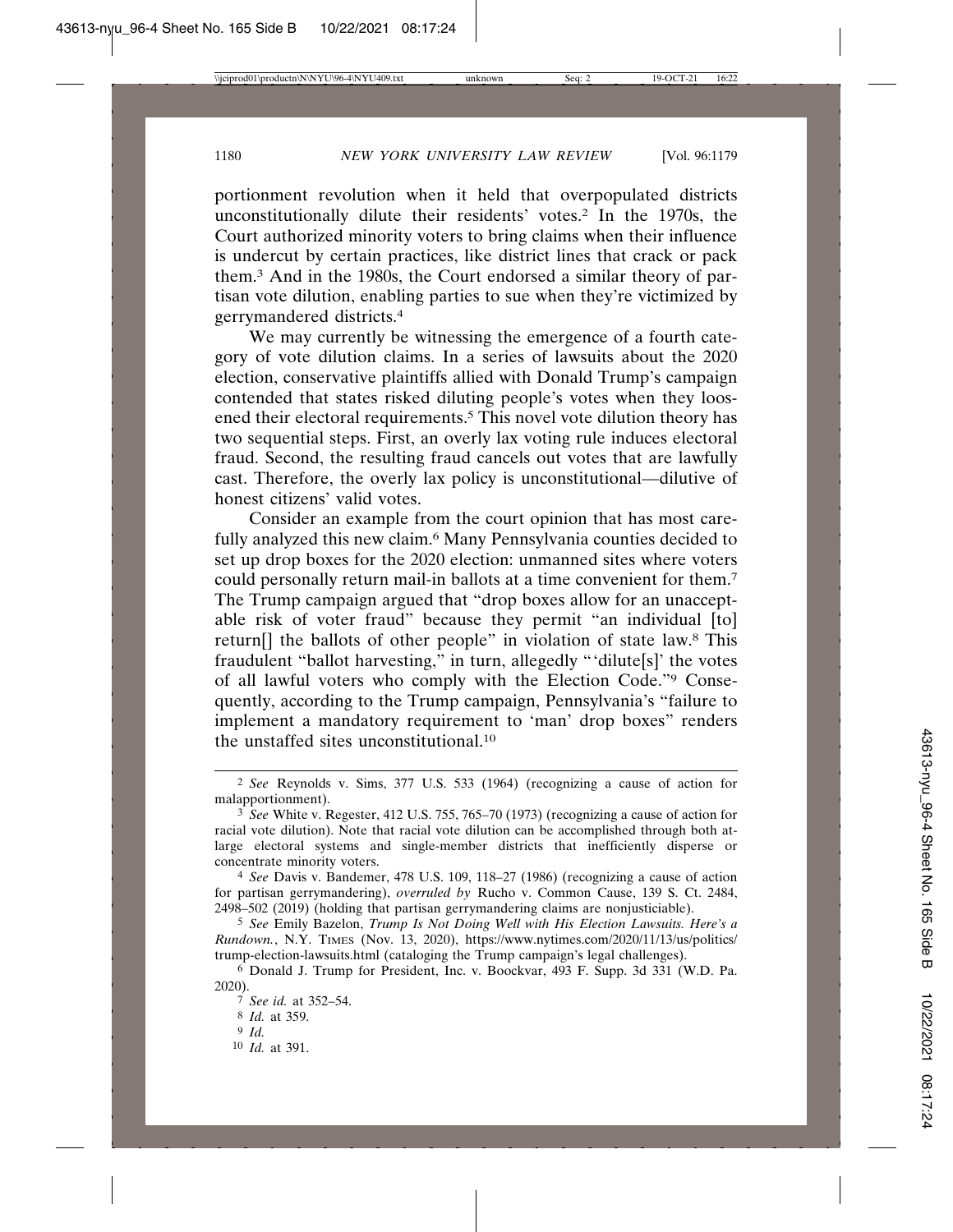This theory of *vote dilution through fraud facilitation* may rile some readers. For one thing, no Supreme Court decision explicitly recognizes the cause of action. So the claim may be noncognizable, asserting a constitutional injury that doesn't actually exist. For another, the theory targets jurisdictions that have voluntarily chosen to make it easier for their citizens to vote. These jurisdictions should be commended, some observers may think, not subjected to potential liability for their pro-voting policies. And maybe most importantly, the fraud that's the theory's mechanism of dilution is very rare in modern American politics (at least at any significant scale).<sup>11</sup> So, arming the bad actors who usually invoke fraud with another legal weapon may seem unwise.

Despite these critiques, most courts that have confronted claims of vote dilution through fraud facilitation have treated them as legitimate grounds for relief. To be sure, no plaintiff has ultimately *prevailed* in this kind of challenge. But most litigants have lost because they lacked standing.12 Standing, of course, is a derivative concept whose contours depend on the cause of action being advanced.<sup>13</sup> To even get to the question of standing, there must be a valid legal theory in the first place. Other litigants have failed due to a paucity of evidence that the electoral rules they attacked would, in fact, give rise to much fraud.14 These evidence-based rulings suggest that, if the link could be corroborated between certain laws and widespread fraud, the laws may well be unconstitutional.

For the most part, then, the judiciary has taken seriously claims of vote dilution through fraud facilitation. What about the academy? So far, no. In July 2020, after the first few of these suits were filed, I wrote a short piece about them for a popular publication.15 In October 2020, a pair of researchers at the Healthy Elections Project penned a blog post describing some relevant court opinions.16 A handful of articles

<sup>11</sup> *See* BRENNAN CTR. FOR JUST., DEBUNKING THE VOTER FRAUD MYTH (2007), https://www.brennancenter.org/our-work/research-reports/debunking-voter-fraud-myth (finding voter fraud "vanishingly rare").

<sup>12</sup> The earliest example from the litigation about the 2020 election is *Paher v. Cegavske*, 457 F. Supp. 3d 919, 925–27 (D. Nev. 2020).

<sup>13</sup> *See* Warth v. Seldin, 422 U.S. 490, 500 (1975) (observing that standing "turns on the nature and source of the claim asserted").

<sup>14</sup> The earliest example from the litigation about the 2020 election is *Donald J. Trump for President, Inc. v. Bullock*, 491 F. Supp. 3d 814, 834–36 (D. Mont. 2020).

<sup>15</sup> *See* Nicholas Stephanopoulos, *Conservative Groups Sue to Make Pandemic Voting Even Harder*, SLATE (July 6, 2020, 5:19 PM), https://slate.com/news-and-politics/2020/07/ conservative-groups-sue-to-make-pandemic-voting-even-harder.html.

<sup>16</sup> Alexander Ross Perry & Christopher Meyer, *Mail Voting Litigation in 2020, Part V: Efforts to Halt Vote-by-Mail Expansion*, LAWFARE (Oct. 29, 2020), https://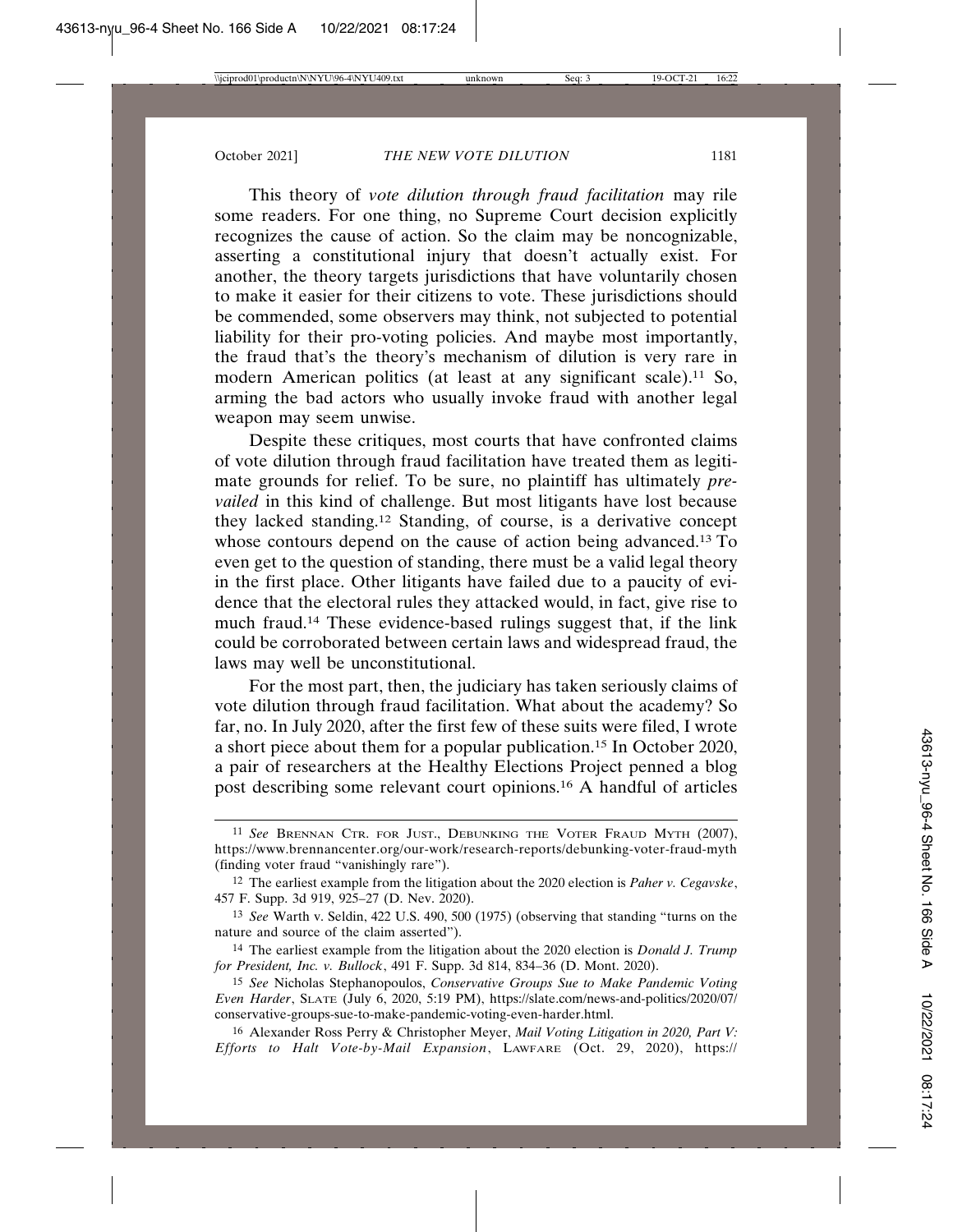by journalists have also mentioned the nascent vote dilution theory.17 But, to the best of my knowledge, that's it. To date, no academic work appears even to have noticed the claims that unduly permissive electoral regulations dilute lawful votes, let alone to have studied them in any depth.18

So that's what I aim to do here: to scrutinize, for the first time, the emerging theory of vote dilution through fraud facilitation. First, I summarize the litigation that has involved this cause of action. It's surprisingly voluminous, including at least twenty-two court opinions in lawsuits from at least thirteen states. Second, I consider whether this claim is already cognizable under current law. Disagreeing with most courts, I argue that it isn't. Specifically, it can't be inferred from Supreme Court dicta about criminal prosecutions for electoral fraud. Third, I nevertheless maintain that courts *should* hold that electoral policies may be unconstitutionally dilutive if they induce significant fraud. Dilution via fraud is different from the forms of dilution that courts have previously recognized, but it's still a threat to the franchise.

Fourth, I address who would have standing to bring this new cause of action. Suitable plaintiffs would be voters whose preferred candidate is targeted by fraud that (1) benefits her opponent and (2) is already occurring or imminent. Fifth, I grapple with how claims of vote dilution through fraud facilitation would be analyzed on the merits. I propose a variant of the sliding-scale scrutiny that applies to burdens on voting, under which the intensity of judicial review would vary based on the likelihood and scale of any fraud. Finally, I turn to how dilutive practices would be remedied. Consistent with their approaches to other types of dilution, courts could simply invalidate dilutive measures and require them to be replaced by nondilutive alternatives.

www.lawfareblog.com/mail-voting-litigation-2020-part-v-efforts-halt-vote-mail-expansion (describing litigation efforts to restrict vote-by-mail in the 2020 election).

<sup>17</sup> *See, e.g.*, Emily Bazelon, *The Trump Campaign Has Filed 16 Lawsuits Contesting the Election*, N.Y. TIMES, Nov. 16, 2020, at A16; Joseph Marks & Tonya Riley, *The Cybersecurity 202: GOP Launches Its Biggest Attack Yet on Mail Voting in California*, WASH. POST (May 26, 2020), https://www.washingtonpost.com/news/powerpost/paloma/ the-cybersecurity-202/2020/05/26/the-cybersecurity-202-gop-launches-its-biggest-attack-yeton-mail-voting-in-california/5ecc0bd788e0fa6727004619 (describing Republican efforts to restrict mail voting).

<sup>18</sup> An insightful article, written well before the recent suits, did note that, outside of court, "advocates of anti-fraud measures offer the argument that fraud dilutes the votes of legitimate individual voters." Joseph Fishkin, *Equal Citizenship and the Individual Right to Vote*, 86 IND. L.J. 1289, 1310 (2011); *see also* James A. Gardner, *The Dignity of Voters—A Dissent*, 64 U. MIAMI L. REV. 435, 454 (2010) (also observing that "it is sometimes claimed that the casting of unlawful votes dilutes the weight or value of votes lawfully cast").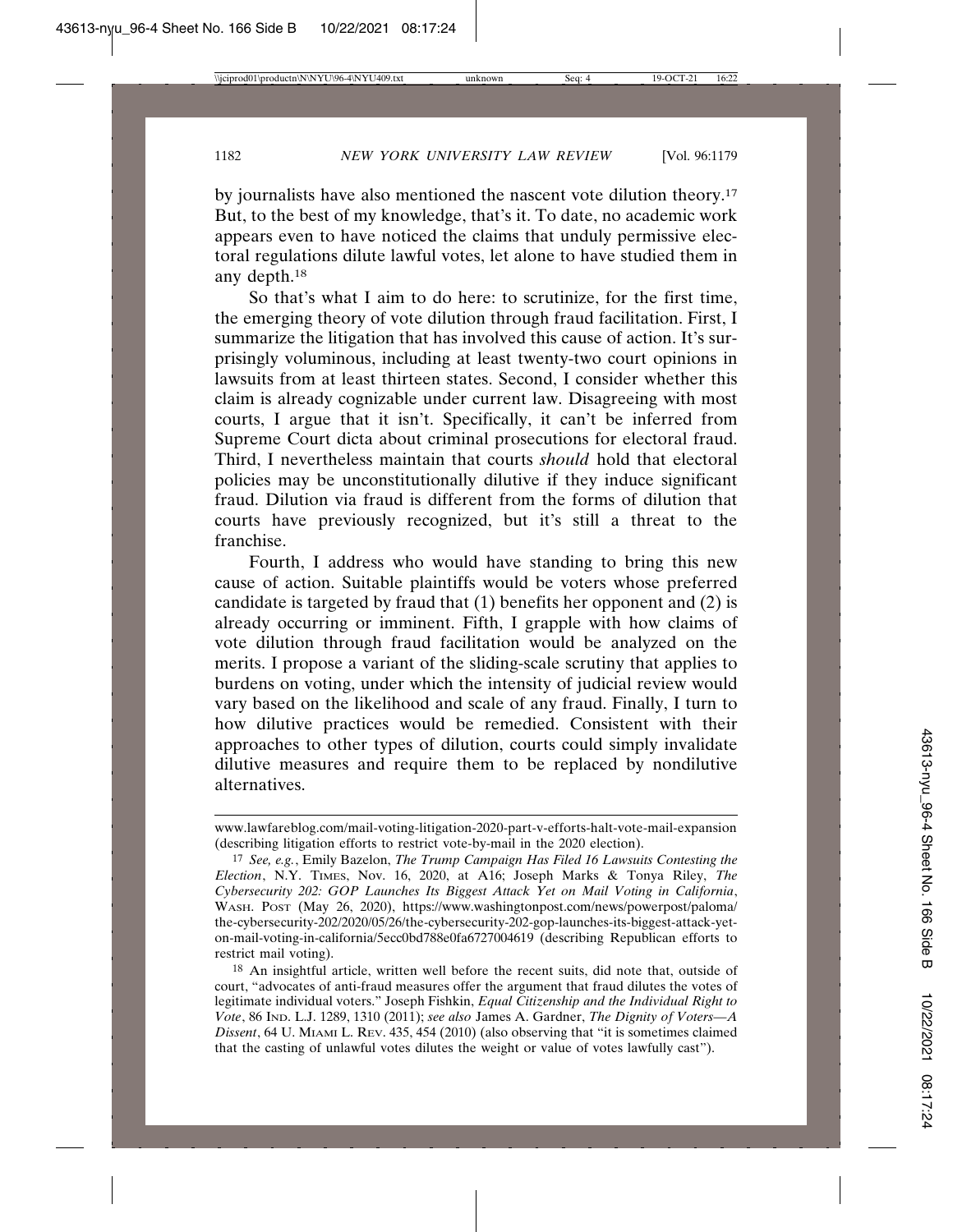One more prefatory point. As I've already noted, there's little fraud in contemporary American elections.19 Most regulations that might be thought to induce fraud also serve a legitimate goal: promoting (nonfraudulent) voter participation. So to *recognize* a theory of vote dilution through fraud facilitation isn't to say—or even to hint—that this theory would often *succeed* in court. Far more likely, in our current historical moment, such suits would fall flat, stymied by the lack of fraud and the robust rationales for many electoral rules.20

### I

# THE LITIGATION LANDSCAPE

The backdrop for the proliferating claims of vote dilution through fraud facilitation is the coronavirus pandemic that struck the United States in 2020. Voting in person is risky in a pandemic. Voters can be infected by (or infect) other voters, poll workers, poll watchers, or the people they encounter going to or from the polls. To reduce this danger, many states voluntarily chose to make voting easier—in particular, to loosen their restrictions on voting by mail, which can be done without coming across anyone else.<sup>21</sup> At least thirty states provided some additional voting opportunities in 2020.22 Among other things, they removed excuse requirements for voting by mail, recognized concern about the coronavirus as a valid reason to vote by mail, allowed mail-in ballots to be returned to drop boxes, and sent a mailin ballot application (or even an actual mail-in ballot) to every active registered voter.23

This drive to make voting simpler and safer collided with the common conservative view that higher turnout disadvantages Republicans.24 There's a widespread perception among rightwing

23 *Id.*

<sup>19</sup> *See* BRENNAN CTR. FOR JUST., *supra* note 11.

<sup>20</sup> Or, at least, such suits *should* fall flat, assuming optimistically that judges consider them in good faith and based on actual, proven evidence.

<sup>21</sup> *See* Quinn Scanlan, *Here's How States Have Changed the Rules Around Voting amid the Coronavirus Pandemic*, ABC NEWS (Sept. 22, 2020), https://abcnews.go.com/Politics/ states-changed-rules-voting-amid-coronavirus-pandemic/story?id=72309089 (summarizing these electoral changes).

<sup>22</sup> *Id.*

<sup>24</sup> In 1980, conservative activist Paul Weyrich famously declared, "I don't want everybody to vote" because "our leverage in the elections quite candidly goes up as the voting populace goes down." Andy Kroll, *The Plot Against America: The GOP's Plan to Suppress the Vote and Sabotage the Election*, ROLLING STONE (July 16, 2020), https:// www.rollingstone.com/politics/politics-features/trump-campaign-2020-voter-suppressionconsent-decree-1028988. Last year, beyond the comment from President Trump noted below, the Republican speaker of the Georgia House of Representatives warned that an all-mail election would be "extremely devastating to Republicans," and a Republican congressman from Kentucky asserted that universal mail-in voting would be "the end of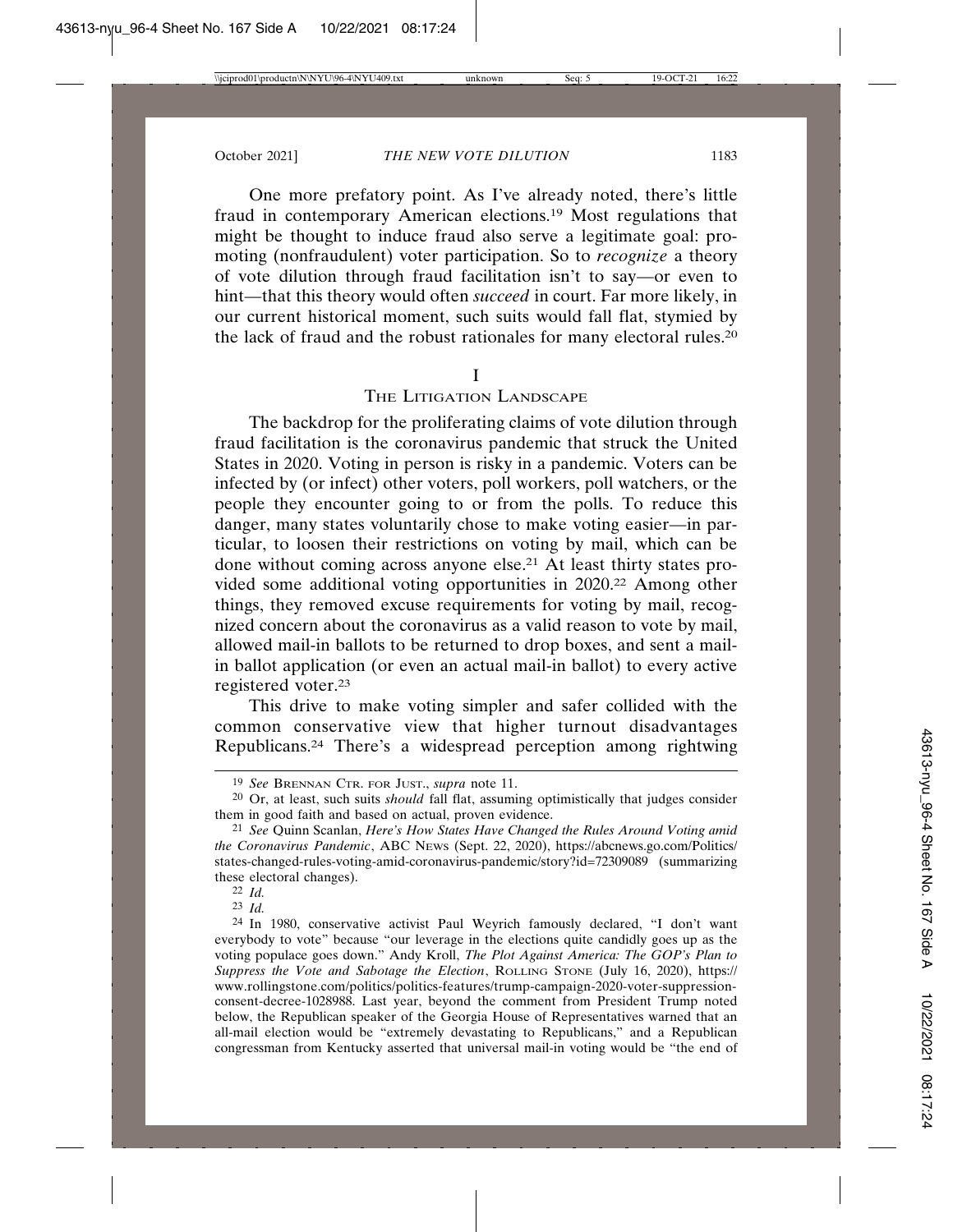actors that low-propensity voters and nonvoters skew Democratic. These individuals tend to be younger, poorer, less educated, and more racially diverse than the public as a whole.25 These traits are thought to be linked to a preference for Democratic candidates and policies.26 Higher turnout, then, supposedly benefits Democrats by getting more Democratic-leaning marginal voters to cast ballots. As President Trump once remarked, universal mail-in voting would allegedly result in such high "levels of voting" that "you'd never have a Republican elected in this country again."27

Thanks to the prevalence of this belief about the partisan effects of higher turnout, many conservatives were primed to oppose states' relaxations of their voting rules. The prevalence of another inaccurate view—that electoral fraud is rampant in the United States—provided conservatives with a nonpartisan objection to these relaxations.28 Rightwing actors have long maintained (with next to no evidence) that Democrats frequently resort to fraud, especially in big cities with substantial minority populations.29 This false claim of fraud usually arises as a justification for measures that make it harder to vote, like photo ID requirements or purges of the voter rolls.30 But the fraud argument works equally well as a critique of pro-voting policies that states voluntarily adopt. These policies will lead to even more abuses

26 *See, e.g.*, *Trends in Party Affiliation Among Demographic Groups*, PEW RSCH. CTR. (Mar. 20, 2018), https://www.pewresearch.org/politics/2018/03/20/1-trends-in-partyaffiliation-among-demographic-groups; *The Politics of Financial Insecurity*, PEW RSCH. CTR. (Jan. 8, 2015), https://www.pewresearch.org/politics/2015/01/08/the-politics-offinancial-insecurity-a-democratic-tilt-undercut-by-low-participation.

27 Gino Spocchia, *Trump Says Republicans Would Never Win Election Again if It Was Easier to Vote*, INDEPENDENT (Mar. 31, 2020), https://www.independent.co.uk/news/world/ americas/us-politics/trump-election-voting-republicans-us-2020-a9437881.html.

Interestingly, the claim that higher turnout disadvantages Republicans appears to be incorrect. Nonvoters aren't significantly more Democratic than voters. See KNIGHT FOUND., *supra* note 25, at 21, 24–25, 28. And the adoption of universal mail-in voting has minimal partisan consequences. *See* Daniel M. Thompson, Jennifer A. Wu, Jesse Yoder & Andrew B. Hall, *Universal Vote-by-Mail Has No Impact on Partisan Turnout or Vote Share*, 117 PROC. NAT'L ACAD. SCI. 14052 (2020).

<sup>28</sup> For a book-length dismantling of the claim that electoral fraud is common in modern American politics, see LORRAINE C. MINNITE, THE MYTH OF VOTER FRAUD (2010).

29 For a book-length example of these false allegations, see JOHN FUND, STEALING ELECTIONS: HOW VOTER FRAUD THREATENS OUR DEMOCRACY (2008).

30 *See* Crawford v. Marion Cnty. Elections Bd., 553 U.S. 181, 194–97 (2008) (discussing fraud prevention as a rationale for a photo ID requirement for voting).

our republic as we know it." Reid J. Epstein & Stephanie Saul, *Does Vote-by-Mail Favor Democrats? No. It's a False Argument by Trump.*, N.Y. TIMES (Apr. 10, 2020), https:// www.nytimes.com/2020/04/10/us/politics/vote-by-mail.html.

<sup>25</sup> *See* KNIGHT FOUND., THE 100 MILLION PROJECT: THE UNTOLD STORY OF AMERICAN NON-VOTERS 33–34 (2020) (describing the demographics of voters and nonvoters).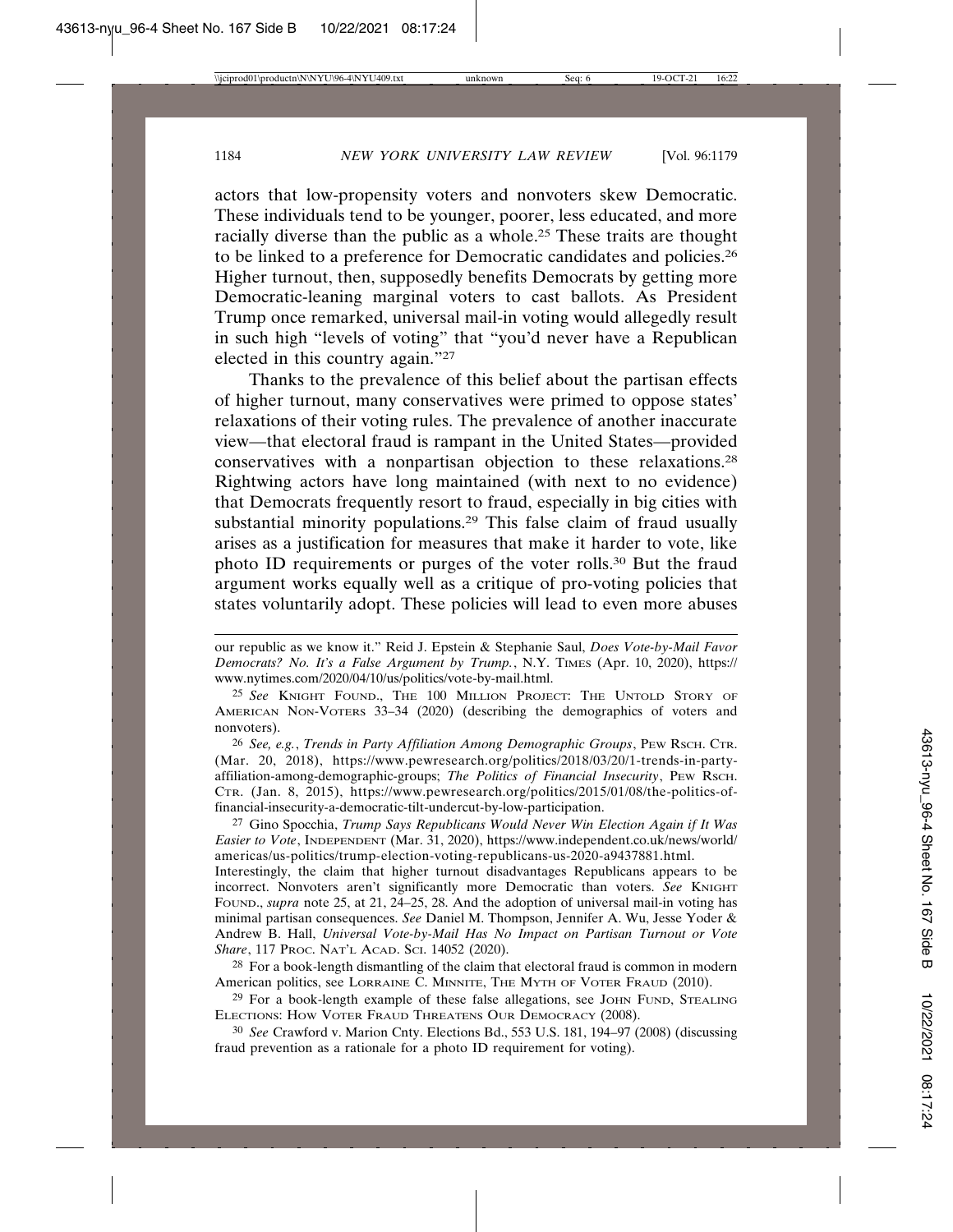and illegality, the argument goes, further undermining the integrity of American elections.

This mix of ingredients—many states easing their voting rules during the pandemic, combined with many conservatives thinking such reforms handicap Republicans and generate fraud—triggered an explosion of litigation in 2020. To be clear, not all this activity involved claims of vote dilution through fraud facilitation. Lawsuits also alleged that states violated constitutional provisions giving state legislatures paramount authority over federal elections,<sup>31</sup> offended the principle of equal voter treatment recognized in *Bush v. Gore*, 32 and breached state law.33 But the novel cause of action that's the subject of this Article was at the center of the courtroom drama. In fact, based on my survey of the relevant case law, this claim appears to have been pressed more often than any other in challenges to loosened electoral regulations.

Jim Bopp, the rightwing attorney best known for his attacks on campaign finance laws, launched the first of the new breed of vote dilution suits.34 In March 2020, during the pandemic's first wave, Nevada decided to send mail-in ballots to all active registered voters for its June primary election.35 This policy choice, according to the plaintiffs, "circumvent[ed] various statutory safeguards designed to protect against voter fraud."36 "[A]n increase in illegal votes" would therefore occur, "harming [the plaintiffs] as rightful voters by diluting their vote."37

Claims of vote dilution through fraud facilitation multiplied as the pandemic continued and more states relaxed their electoral rules. The plaintiffs in these cases were all members of the conservative legal ecosystem: individual voters represented by Bopp or other rightwing lawyers,<sup>38</sup> state Republican parties,<sup>39</sup> the Republican National

- 36 *Id.* at 924.
- 37 *Id.* at 926.

38 For another Bopp-led suit, see Verified Complaint for Declaratory and Injunctive Relief, Lamm v. Bullock, No. 20-cv-00067 (D. Mont. Sept. 9, 2020).

<sup>31</sup> *See, e.g.*, Carson v. Simon, 978 F.3d 1051, 1059–60 (8th Cir. 2020) (holding that Minnesota's Secretary of State likely violated the Electors Clause of Article II by extending the deadline for returning mail-in ballots beyond that specified by Minnesota's state legislature).

<sup>32</sup> 531 U.S. 98, 104–10 (2000); *see, e.g.*, Bognet v. Sec'y Pa., 980 F.3d 336, 360–61 (3d Cir. 2020) (rejecting a *Bush v. Gore*-style challenge to Pennsylvania's mail-in voting rules on standing grounds).

<sup>33</sup> *See, e.g.*, State v. Hollins, 620 S.W.3d 400 (Tex. 2020) (holding that Harris County's Clerk violated Texas law by proposing to send mail-in ballot applications to all registered voters).

<sup>34</sup> *See* Bazelon, *supra* note 5.

<sup>35</sup> Paher v. Cegavske, 457 F. Supp. 3d 919, 922–24 (D. Nev. 2020).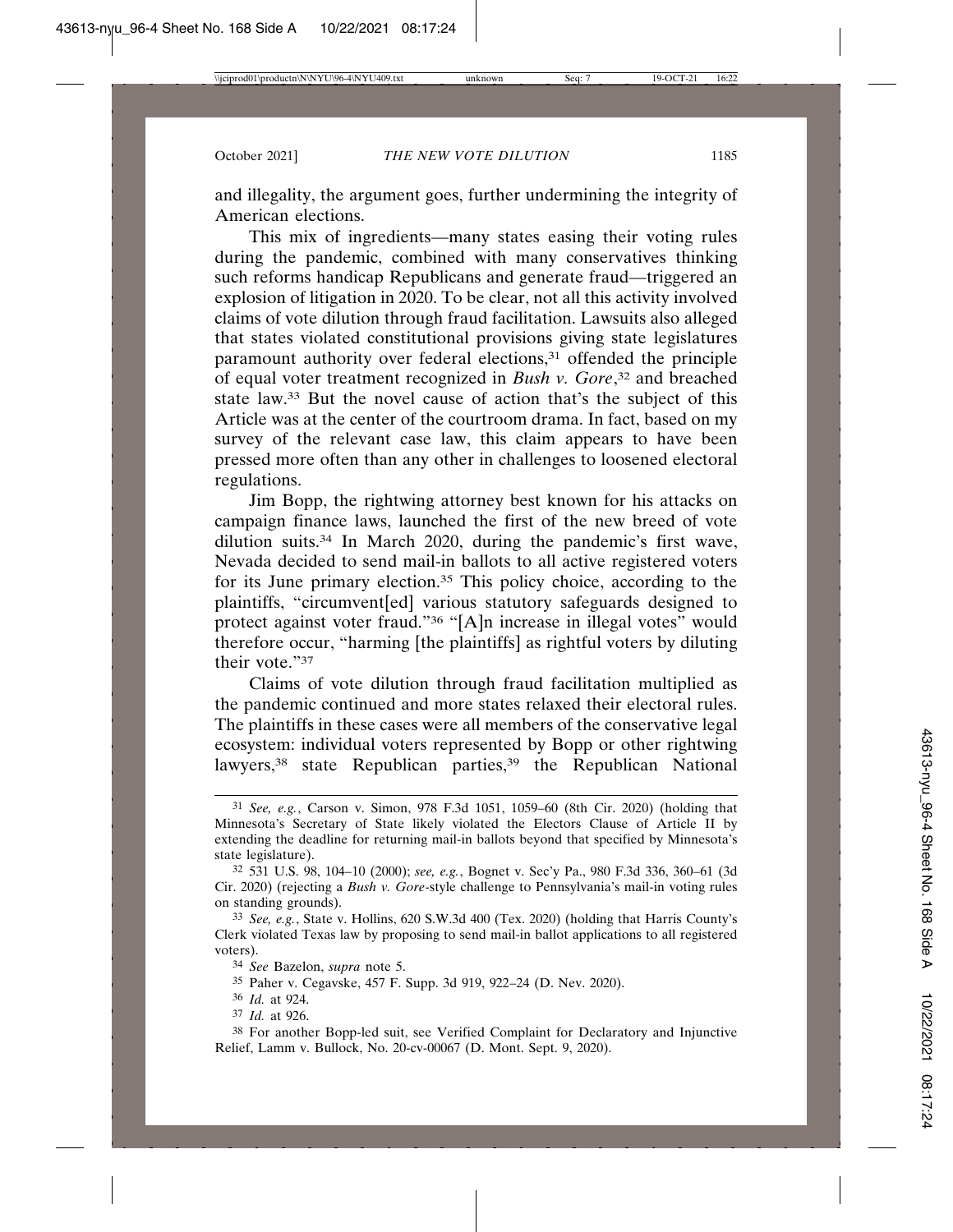Committee,<sup>40</sup> President Trump's reelection campaign,<sup>41</sup> and so on. Most of the suits were filed before the November general election though a few came afterward—and so complained about vote dilution that had already (purportedly) occurred.42 The volume of litigation was high enough that it's infeasible to describe all the cases here. The following is thus a partial list of the new vote dilution claims, emphasizing the wide range of measures that have been disputed on this basis.

*Georgia:* In place of its prior policy allowing a single registrar to reject a mail-in ballot because the voter's signature on the ballot failed to match the signature in the voter's registration record, Georgia adopted a rule that a mail-in ballot could be rejected for this reason only with the consent of two out of three registrars.43 The plaintiffs asserted that, as a result, "invalid absentee votes [would be] cast and tabulated" in numbers that "overwhelmed ballot clerks."44 "[T]he 'unlawful' counting of invalidly cast ballots," in turn, would cause the "dilution of lawfully cast ballots."45

*Illinois:* Illinois made election day a holiday for all state workers, on which all government offices would be closed.46 "[G]iving state workers, who primarily vote Democrat, the day off on election day," the plaintiffs contended, "creates an army of workers" who "could show up to the polls on election day" and "cast a provisional ballot under someone else's name."47 This large-scale voter impersonation fraud would "dilute the Republican vote."48

*Minnesota:* Minnesota decided to count mail-in ballots postmarked by election day if they were received by election officials no later than one week after election day.<sup>49</sup> "Under [this] policy," according to the plaintiffs, "persons watching the elongated ballotcounting unfolding . . . will face strong incentives to cast a ballot, and

43 *See* Wood v. Raffensperger, 501 F. Supp. 3d 1310, 1317–19 (N.D. Ga. 2020).

44 *Id.* at 1322, 1327.

45 *Id.* at 1327.

46 *See* Cook Cnty. Republican Party v. Pritzker, 487 F. Supp. 3d 705, 711 (N.D. Ill. 2020).

47 *Id.* at 719 (internal quotation marks omitted).

48 *Id.* at 713.

49 *See* Carson v. Simon, 494 F. Supp. 3d 589, 592 (D. Minn. 2020), *rev'd on other grounds*, 978 F.3d 1051 (8th Cir. 2020).

<sup>39</sup> *See, e.g.*, Cook Cnty. Republican Party v. Pritzker, 487 F. Supp. 3d 705 (N.D. Ill. 2020).

<sup>40</sup> *See, e.g.*, Complaint, Republican Nat'l Comm. v. Newsom, No. 20-cv-01055 (E.D. Cal. May 24, 2020).

<sup>41</sup> *See, e.g.*, Donald J. Trump for President, Inc. v. Way, 492 F. Supp. 3d 354 (D.N.J. 2020).

<sup>42</sup> *See* King v. Whitmer, No. 20-13134, 2020 WL 7134198, at \*9 (E.D. Mich. Dec. 7, 2020).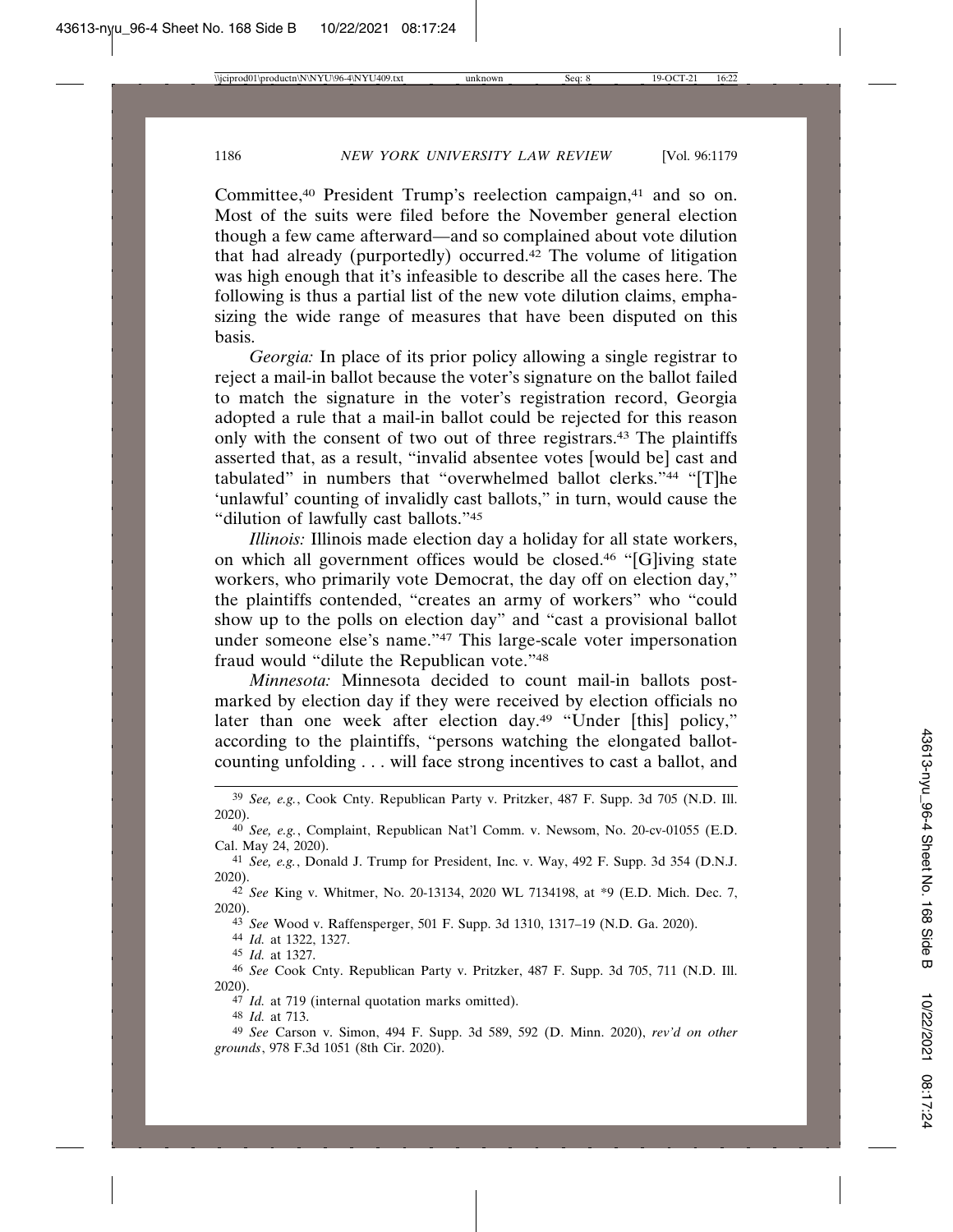those who already cast their ballot will find new incentive to vote again."50 This "counting of absentee ballots received after Election Day will injure [the plaintiffs] by diluting the value of their votes."<sup>51</sup>

*Pennsylvania:* In addition to setting up drop boxes where mail-in ballots could be returned,<sup>52</sup> Pennsylvania required poll watchers to be residents of the county where they served.53 In the plaintiffs' view, this county-residency requirement "limits the ability to find poll watchers, which, in turn, limits the ability for poll watchers to detect fraud and ballot tampering."54 "The resulting fraudulent or destroyed ballots cause the dilution of lawfully cast ballots."55

*Virginia:* Virginia waived its rule that a mail-in ballot must be signed by a witness for its June primary election.<sup>56</sup> The plaintiffs insisted that the "witness requirement acts as a vital safeguard against voting fraud."<sup>57</sup> "[T]he removal of the witness signature requirement" therefore "risk[ed] the dilution of their vote."<sup>58</sup>

To reiterate, neither these nor any other claims of vote dilution through fraud facilitation ultimately succeeded. Most of the suits failed due to lack of standing. For a litigant to have standing, under well-established doctrine, her injury must be "concrete and particularized"59 and must not be "premised on a speculative chain of possibilities."60 Both of these hurdles proved insurmountable for certain plaintiffs. With respect to particularity, for instance, a Vermont district court that heard a challenge to the state's adoption of mail-in voting held that "[a] vote cast by fraud . . . has a mathematical impact on the final tally and thus on the proportional effect of every vote, but no single voter is specifically disadvantaged."<sup>61</sup> Accordingly, "[i]f every voter suffers the same incremental dilution of the franchise caused by some third-party's fraudulent vote, then these voters have experienced a generalized injury."62

<sup>50</sup> *Id.* at 602 n.12 (internal quotation marks omitted).

<sup>51</sup> *Id.* at 601.

<sup>52</sup> *See supra* note 7 and accompanying text.

<sup>53</sup> *See* Donald J. Trump for President, Inc. v. Boockvar, 493 F. Supp. 3d 331, 348 (W.D. Pa. 2020).

<sup>54</sup> *Id.* at 415.

<sup>55</sup> *Id.*

<sup>56</sup> *See* League of Women Voters v. Va. State Bd. of Elections, 458 F. Supp. 3d 460, 462–63 (W.D. Va. 2020).

<sup>57</sup> *Id.* at 464 (internal quotation marks omitted).

<sup>58</sup> *Id.* at 465.

<sup>59</sup> Lujan v. Defs. of Wildlife, 504 U.S. 555, 560 (1992).

<sup>60</sup> *See* Clapper v. Amnesty Int'l USA, 568 U.S. 398, 410 (2013).

<sup>61</sup> Martel v. Condos, 487 F. Supp. 3d 247, 253 (D. Vt. 2020).

<sup>62</sup> *Id.*; *see also, e.g.*, Donald J. Trump for President, Inc. v. Cegavske, 488 F. Supp. 3d 993, 1000 (D. Nev. 2020) (holding that the "key defect is generality" with respect to the plaintiffs' alleged injury from Nevada's adoption of mail-in voting).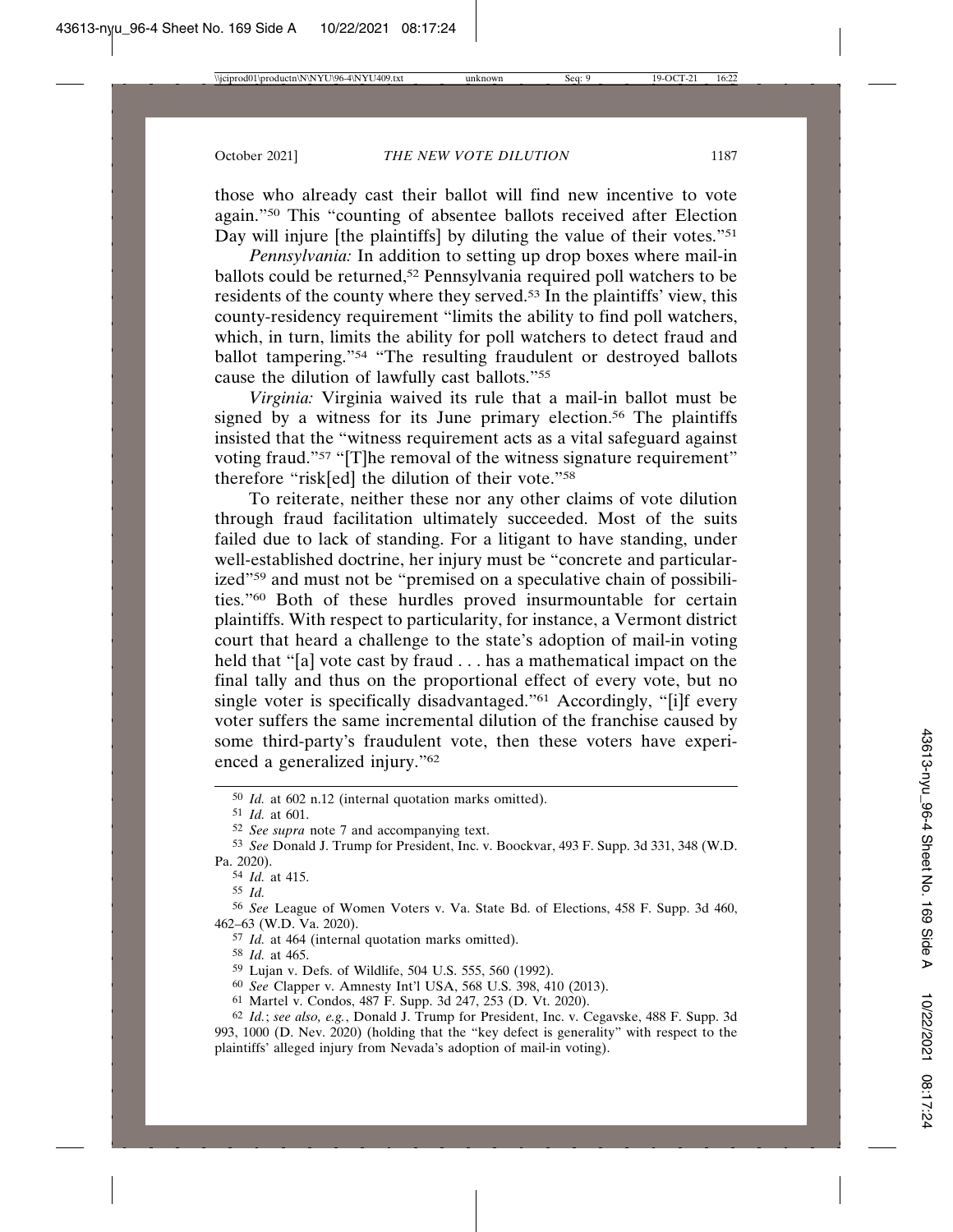With respect to speculativeness, similarly, a Pennsylvania district court that considered several vote dilution claims stressed the "chain of theoretical events" on which the plaintiffs' harm rested.63 First, the state's "lack of election safeguards" would have to "create[] a risk of voter fraud or illegal voting."64 Second, "[t]hat risk" would have to "lead to potential fraudsters committing voter fraud or ballot destruction."65 Only then would fraudulent ballots "dilute Plaintiffs' lawfully cast votes, resulting in a constitutional violation."66 The court continued, "[t]he problem with this theory of harm is that this fraud hasn't yet occurred."<sup>67</sup> The theory is "based solely on a chain of unknown events that may never come to pass."68

While standing was the principal obstacle for the plaintiffs in these cases, some of them lost on the merits. Some courts, that is, ruled that the underlying claims were deficient because they were unsubstantiated by the evidence. A Montana district court, for example, rejected an attack on the state's mail-in voting system because the "[p]laintiffs have not even attempted to introduce the requisite evidence necessary to prevail."69 The plaintiffs failed to "introduce[] even an ounce of evidence supporting the assertion that Montana's use of mail ballots will inundate the election with fraud."70 In fact, the plaintiffs "conceded they do not possess any evidence establishing prior incidents of voter fraud in Montana"—including in the state's June primary election, which employed mail-in voting.71

Finally (and least frequently), a few courts concluded that claims of vote dilution through fraud facilitation are noncognizable in that they allege no constitutional injury. The Third Circuit, notably, held that "[t]his conceptualization of vote dilution—state actors counting ballots in violation of state election law—is not a concrete harm under the Equal Protection Clause."72 "[I]f dilution of lawfully cast ballots

66 *Id.*

69 Donald J. Trump for President, Inc. v. Bullock, 491 F. Supp. 3d 814, 834 (D. Mont. 2020).

70 *Id.*

71 *Id.*; *see also, e.g.*, Wood v. Raffensperger, 501 F. Supp. 3d 1310, 1327 (N.D. Ga. 2020) ("Even if [the plaintiffs'] claim were cognizable in the equal protection framework, it is not supported by the evidence at this stage.").

72 Bognet v. Sec'y Pa., 980 F.3d 336, 354 (3d Cir. 2020).

<sup>63</sup> Donald J. Trump for President, Inc. v. Boockvar, 493 F. Supp. 3d 331, 377 (W.D. Pa. 2020).

<sup>64</sup> *Id.*

<sup>65</sup> *Id.*

<sup>67</sup> *Id.*

<sup>68</sup> *Id.* at 378; *see also, e.g.*, Donald J. Trump for President, Inc. v. Way, No. 20-10753, 2020 WL 6204477, at \*6 (D.N.J. Oct. 22, 2020) (finding that the plaintiffs attacking New Jersey's adoption of mail-in voting lacked standing because their injury "rests on their highly speculative fear that once State officials mail ballots," significant fraud will ensue).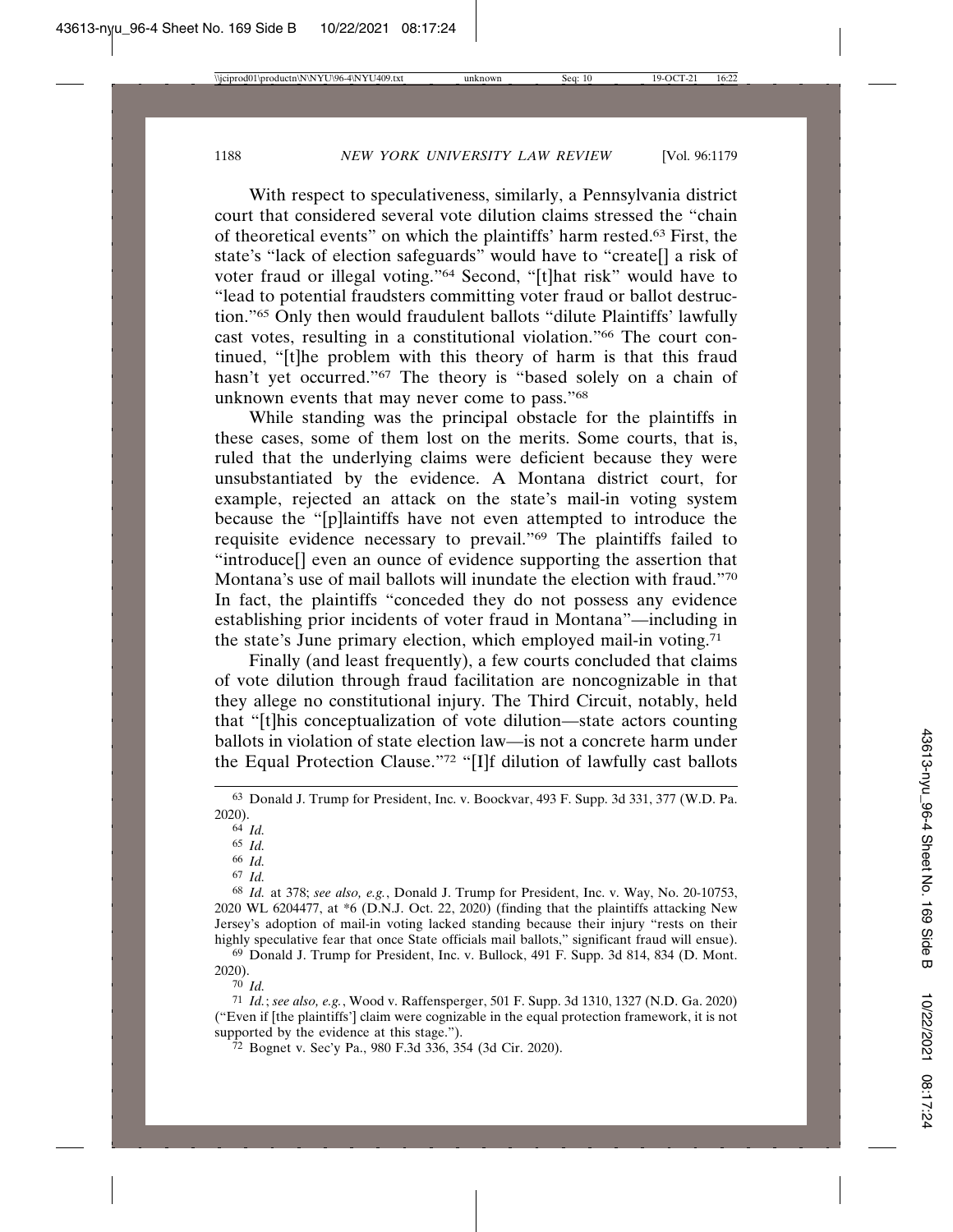by the 'unlawful' counting of invalidly cast ballots were a true equalprotection problem," in this court's view, "it would transform every violation of state election law . . . into a potential federal equalprotection claim."73 But "[t]hat is not how the Equal Protection Clause works."74

II

# CURRENT RECOGNITION

Under the Third Circuit's approach, the question of whether current law recognizes a cause of action for vote dilution through fraud facilitation is easy. It doesn't. But recall that the Third Circuit's approach is uncommon, and that most courts have disposed of these suits on standing or evidentiary grounds. These dispositions suggest that vote dilution through fraud facilitation *is* a cognizable constitutional claim. Take standing. Whether a plaintiff is injured in a way that entitles her to invoke the jurisdiction of the federal courts "turns on the nature and source of the claim asserted."75 In other words, there's no such thing as a sufficient or insufficient harm for standing purposes *in the abstract*. Instead, whether a given injury gives rise to standing depends on the cause of action the plaintiff brings: its elements, its underlying logic, the legal provision (constitutional or statutory) from which it stems, and so on.

A fair inference from the rulings finding no standing in the recent vote dilution cases,76 then, is that these courts must have first decided that a cognizable claim does exist. That claim's parameters must have then driven their standing analyses and their eventual determinations that the plaintiffs weren't sufficiently harmed. To be more specific, in the eyes of these courts, liability for vote dilution through fraud facilitation must be *possible*—but only if the fraud affects some voters more than others and is actually likely to occur. That implicit view of the cause of action would explain why the plaintiffs lacked standing when they were no more disadvantaged by the potential fraud than anyone else or couldn't prove that any fraud was, in fact, imminent.

Consider, too, the rulings that other litigants failed to corroborate their vote dilution claims with convincing evidence.77 As to these dis-

77 *See supra* notes 69–71 and accompanying text.

<sup>73</sup> *Id.* at 355 (internal quotation marks omitted).

<sup>74</sup> *Id.*; *see also, e.g.*, *Wood*, 501 F. Supp. 3d at 1326 ("[The plaintiff] does not articulate a cognizable harm that invokes the Equal Protection Clause.").

<sup>75</sup> Warth v. Seldin, 422 U.S. 490, 500 (1975); *see also, e.g.*, Gill v. Whitford, 138 S. Ct. 1916, 1938 (2018) (Kagan, J., concurring) (noting that "standing analysis" is a function of "the essence of the harm alleged").

<sup>76</sup> *See supra* notes 61–68 and accompanying text.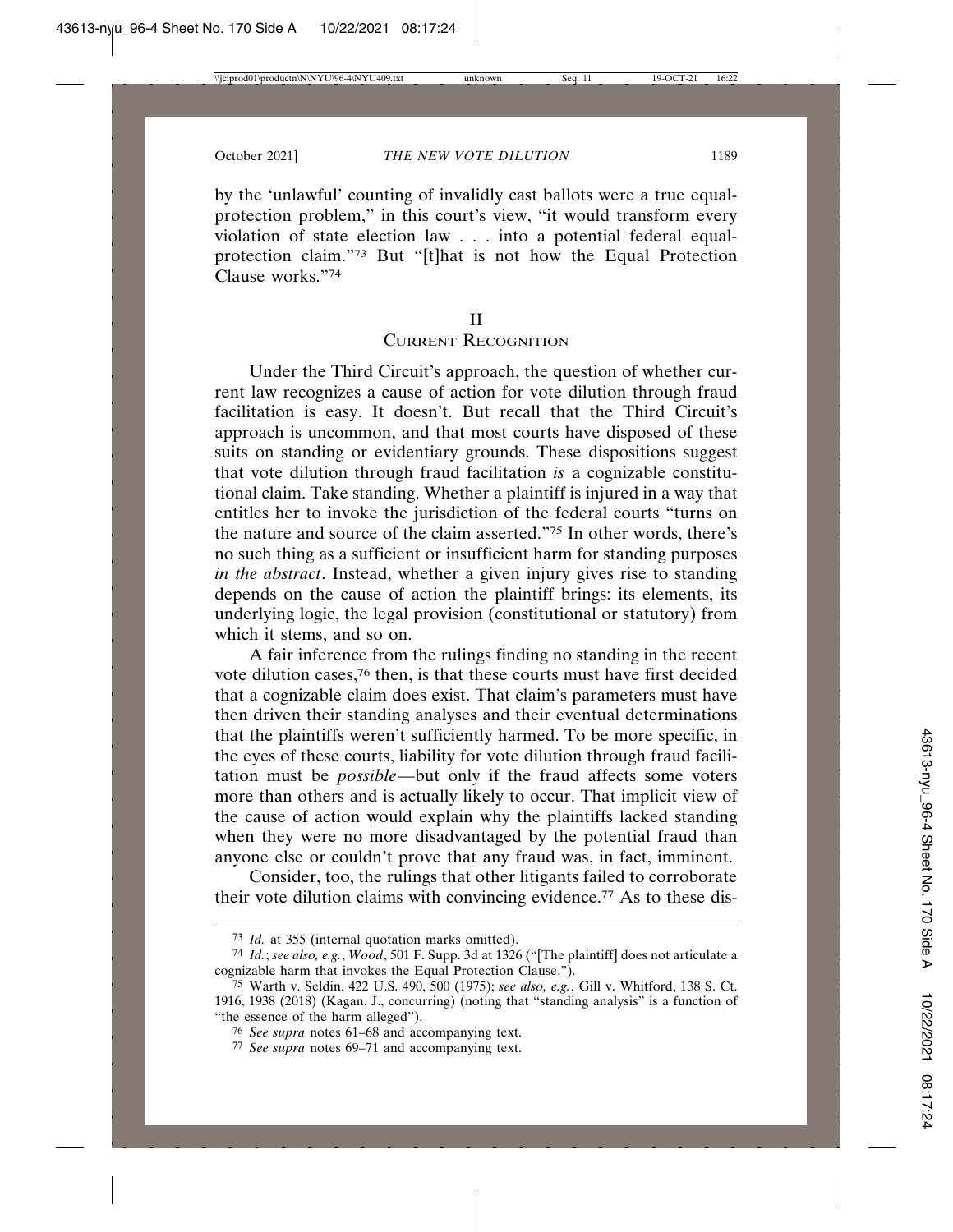positions, the inference that the courts must have thought that a cognizable legal theory exists isn't just reasonable—it's irresistible. After all, these were merits determinations that certain elements of the cause of action weren't satisfied. If the elements *had* been satisfied, the plaintiffs would presumably have prevailed. That the plaintiffs could have won necessarily means that their claims were seen as valid. Invalid claims, of course, could never result in liability.

So most courts have hinted (without quite holding) that allegations of vote dilution through fraud facilitation are recognized by current law. Are these courts correct? I think not. Start with the three theories of vote dilution that the Supreme Court has unequivocally acknowledged: malapportionment, racial vote dilution, and partisan gerrymandering. Malapportionment refers to electoral districts that have unequal populations.<sup>78</sup> Racial vote dilution means intentionally diminishing the influence of minority citizens, without hindering them from voting, typically by adopting at-large elections or drawing districts in devious ways.79 And partisan gerrymandering, though no longer justiciable,<sup>80</sup> also denotes districts that are designed to crack and pack voters, but due to their partisanship rather than their race.<sup>81</sup>

Vote dilution through fraud facilitation plainly isn't equivalent to these existing claims. The existing claims all involve methods of vote aggregation: how votes are tallied and then translated into seats. The claims' common theme is that a jurisdiction has reduced certain voters' power by aggregating their votes in one way (at-large elections, unequally populated districts, gerrymandered districts) instead of in another (districted elections, equipopulous districts, fair districts).82 In contrast, vote dilution through fraud facilitation has nothing to do with vote aggregation. It's unrelated to whether elections are held in districts or jurisdiction-wide, or to how many or which people districts happen to contain. This is because the mechanism of vote dilution through fraud facilitation is different from that of the existing theories. Its mechanism is the offset, or negation, or cancellation, of lawfully cast votes by fraudulent ballots. This kind of vote dilution works by changing *which* votes are counted, so that valid and counterfeit ballots alike are included. Unlike the existing

<sup>78</sup> *See, e.g.*, Reynolds v. Sims, 377 U.S. 533 (1964).

<sup>79</sup> *See, e.g.*, White v. Regester, 412 U.S. 755 (1973).

<sup>80</sup> *See* Rucho v. Common Cause, 139 S. Ct. 2484 (2019).

<sup>81</sup> *See* Davis v. Bandemer, 478 U.S. 109 (1986).

<sup>82</sup> *See, e.g.*, Pamela S. Karlan, *The Rights to Vote: Some Pessimism About Formalism*, 71 TEX. L. REV. 1705, 1712–16 (1993) (characterizing these vote dilution theories as involving "voting as aggregation").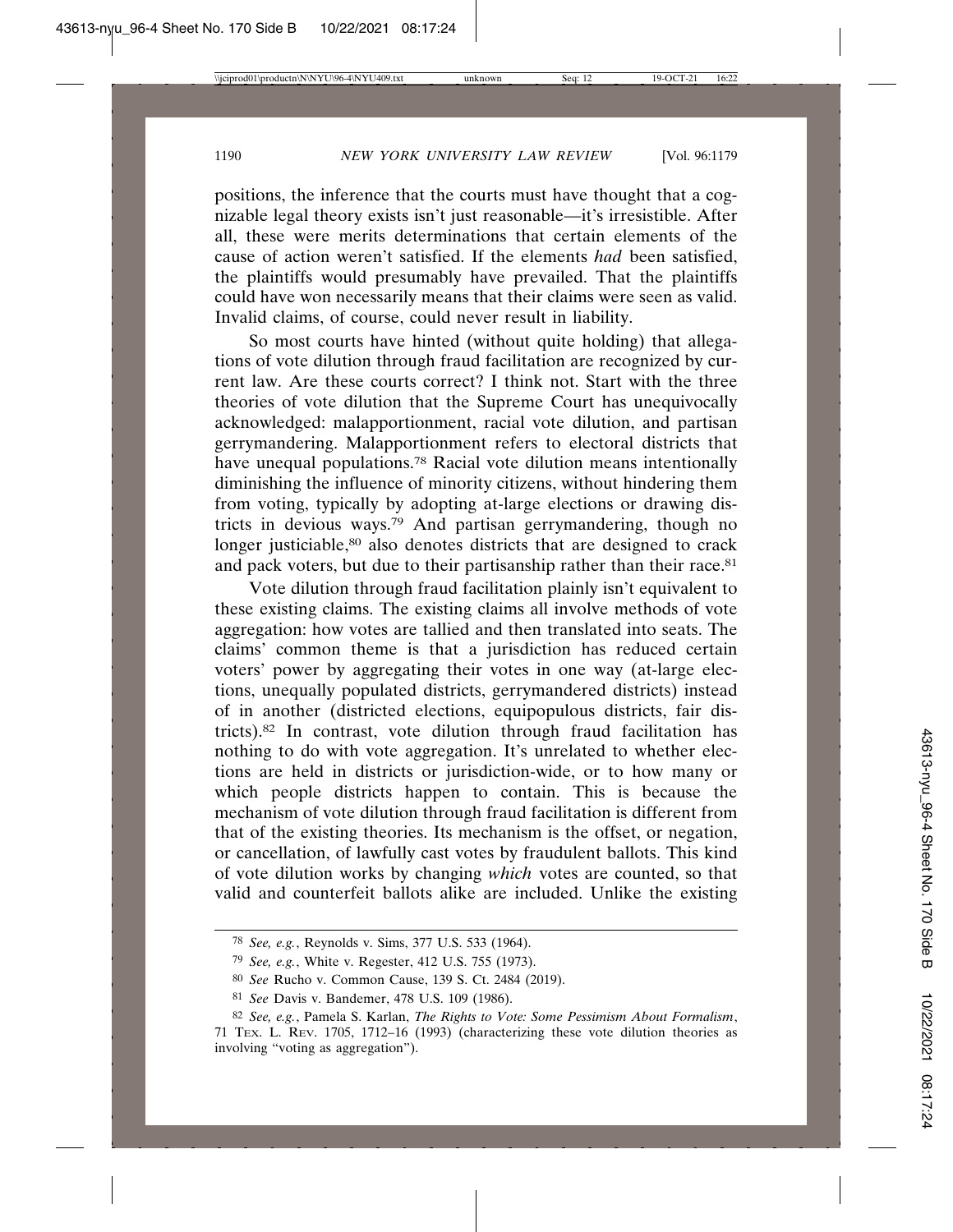theories, it doesn't operate by changing *how* votes are counted and then converted into representation.<sup>83</sup>

Turn next to currently recognized claims that don't involve vote dilution. The most prominent of these is so-called *Anderson-Burdick* balancing, named for the pair of cases that set the doctrine's structure.84 This cause of action is the crucial constitutional sword against measures that make it hard for people to vote. Under the theory, the initial issue is how severely a challenged regulation burdens the right to vote. The degree of judicial scrutiny then varies in tandem with the severity of the burden. So a heavy burden (like outright disenfranchisement) triggers strict scrutiny, a moderate burden (making voting somewhat more difficult) results in intermediate scrutiny, and so  $on.85$ 

Vote dilution through fraud facilitation also diverges from *Anderson-Burdick* balancing. The predicate of an *Anderson-Burdick* challenge is that a policy imposes a *burden* on the franchise. It's the extent of that burden that drives every subsequent stage of the analysis. But the governmental actions that give rise to claims of vote dilution through fraud facilitation don't make voting any harder. To the contrary, they allegedly make voting too *easy*, thus creating opportunities for dishonest operatives to commit fraud. Likewise, the proper remedies under these two theories are polar opposites. A successful *Anderson-Burdick* suit removes an obstacle to voting. Victory in a case of vote dilution through fraud facilitation, on the other hand, erects a voting barrier.<sup>86</sup> This new barrier, in the theory's parlance, is a safeguard against the fraud that would otherwise occur.<sup>87</sup>

86 *See infra* Part VI.

<sup>83</sup> In Heather Gerken's useful terminology of stages of election law claims, vote dilution through fraud facilitation is a unique hybrid. It resembles first-generation suits involving voting itself (as opposed to broader aspects of the electoral system). But by operating through vote dilution rather than vote denial, it shares the crucial characteristic of second-generation suits. *See* Heather K. Gerken, *Understanding the Right to an Undiluted Vote*, 114 HARV. L. REV. 1663, 1671 (2001); *see also, e.g.*, Bognet v. Sec'y Pa., 980 F.3d 336, 355 (3d Cir. 2020) ("Plaintiffs cannot analogize their [vote dilution through fraud facilitation] claim to gerrymandering cases in which votes were weighted differently.").

<sup>84</sup> Burdick v. Takushi, 504 U.S. 428 (1992); Anderson v. Celebrezze, 460 U.S. 780 (1983); *see also, e.g.*, Democratic Nat'l Comm. v. Wis. State Legis., 141 S. Ct. 28, 33 (2020) (Kavanaugh, J., concurring) (referring to "the traditional *Anderson-Burdick* balancing test").

<sup>85</sup> *See, e.g.*, *Burdick*, 504 U.S. at 433–34 (describing this approach in detail).

<sup>87</sup> *See, e.g.*, Donald J. Trump for President, Inc. v. Boockvar, 493 F. Supp. 3d 331, 410 (W.D. Pa. 2020) ("*Anderson-Burdick* does not apply neatly to this claim . . . . This is because Plaintiffs aren't challenging a specific regulation affecting their right to vote, but are instead challenging the *lack* of a restriction on someone else's right to vote.").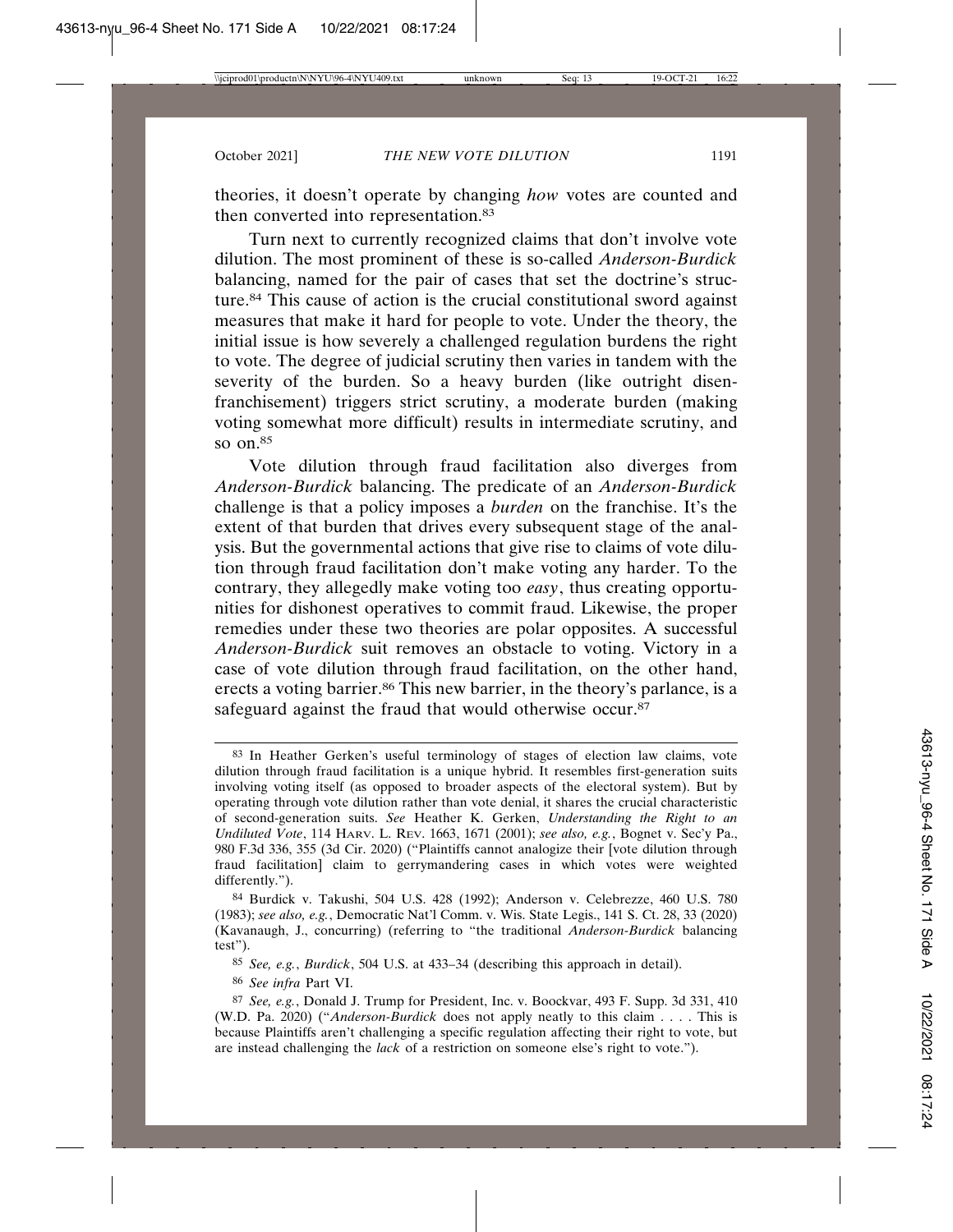Nor is vote dilution through fraud facilitation the same as the cause of action the Supreme Court recognized in *Bush v. Gore*. 88 The crux of that claim is that ballots (or voters) are treated *differently*—for instance, that votes are recounted using one standard in some counties but pursuant to a different test in others.<sup>89</sup> Again, though, vote dilution through fraud facilitation simply has no relation to whether a jurisdiction's system of election administration is uniform or variable. Uniform or variable, if a jurisdiction's electoral regulations are too lax, they may be unconstitutional because they enable too much fraud. And uniform or variable, if a jurisdiction's electoral rules are rigorous enough, they're valid because they thwart potentially dilutive abuses. Put another way, vote dilution through fraud facilitation is concerned with the *stringency* of a jurisdiction's electoral policies, not their *variation* from one place to another.<sup>90</sup>

The theory's proponents might respond that, even if it isn't identical to any existing claim, it's implicitly authorized by Supreme Court dicta.91 The dicta they have in mind come from two of the Court's landmark one-person, one-vote decisions in the 1960s. In *Gray v. Sanders*, the Court stated that the right to vote "can be protected from the diluting effect of illegal ballots."92 "The right to vote can neither be denied outright," the Court added in *Reynolds v. Sims*, "nor destroyed by alteration of ballots . . . nor diluted by ballot-box stuffing."93 Both of these decisions also cited earlier cases in which individuals had been prosecuted under federal criminal laws for various kinds of fraud.94

Dicta, though, are just that: nonbinding judicial pronouncements. *These* dicta, additionally, are unlikely to carry much weight with the Roberts Court, which recently declined to extend the 1960s one-

- 93 377 U.S. 533, 555 (1964).
- 94 *See id.* at 554–55; *Gray*, 372 U.S. at 380.

<sup>88</sup> 531 U.S. 98 (2000).

<sup>89</sup> That, of course, was the fact pattern in *Bush v. Gore* itself. *See id.* at 105–09.

<sup>90</sup> A final electoral cause of action, recognized only by the lower courts, is that a jurisdiction has offended the due process value of fundamental fairness by changing the rules of an election after it has already begun. *See, e.g.*, Roe v. Alabama, 43 F.3d 574, 581 (11th Cir. 1995). This claim, too, has nothing to do with vote dilution through fraud facilitation, which in no way hinges on *when* precisely an overly lax regulation is adopted. *See, e.g.*, Bennett v. Yoshina, 140 F.3d 1218, 1226 (9th Cir. 1998) (observing that, under this due process theory, "[m]ere fraud or mistake will not render an election invalid").

<sup>91</sup> *See, e.g.*, Bognet v. Sec'y Pa., 980 F.3d 336, 359 (3d Cir. 2020) (noting that the plaintiffs "emphasize [this] language from *Reynolds*"); Moore v. Circosta, 494 F. Supp. 3d 289, 310 (M.D.N.C. 2020) (repeatedly quoting the passage from *Gray*).

<sup>92</sup> 372 U.S. 368, 380 (1963).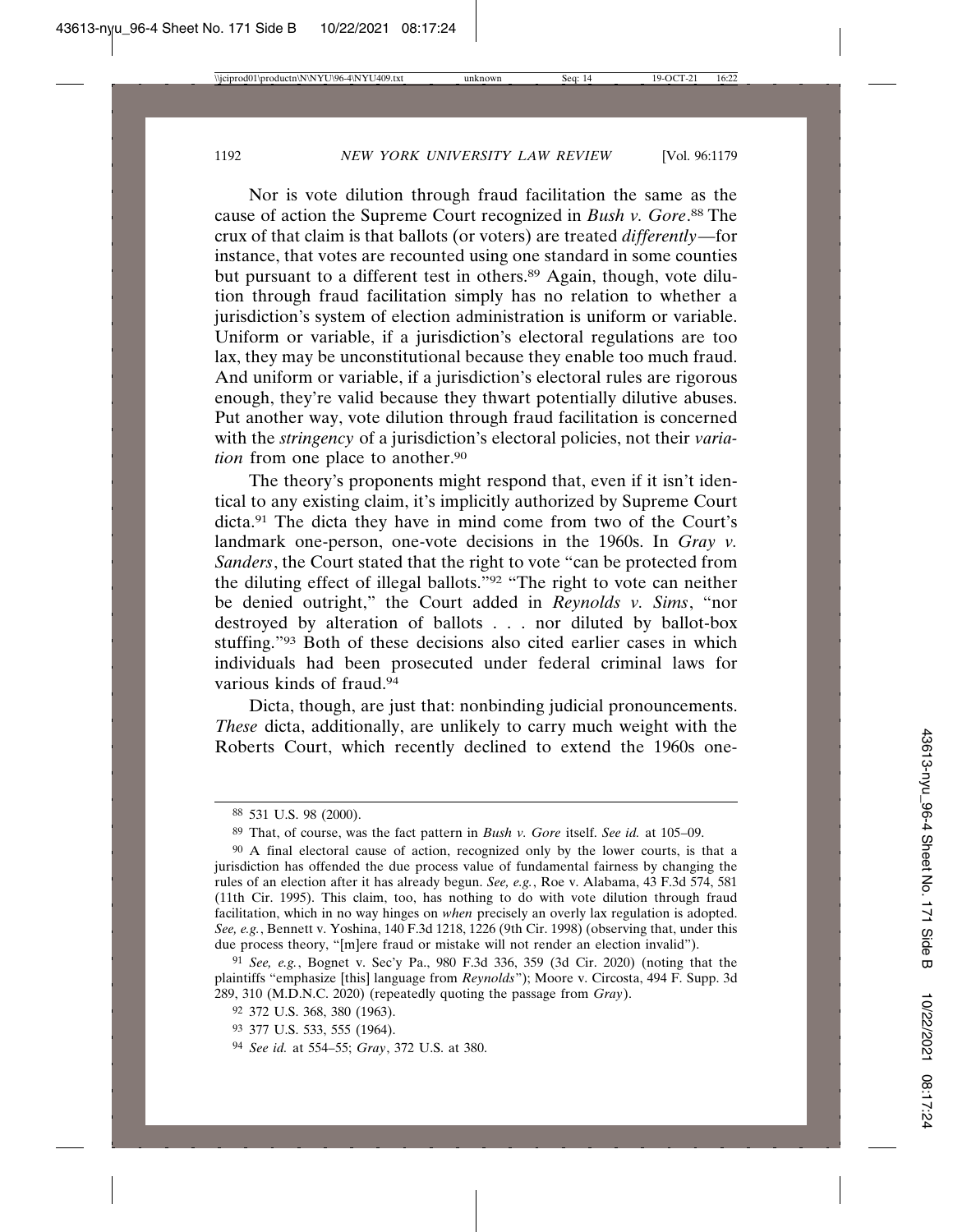person, one-vote precedents in other directions.95 Even more significantly, when *Gray* and *Reynolds* declared that lawful votes can be diluted by fraudulent ones, they did so in reference to federal criminal statutes.96 But no *constitutional* prohibition is implied by the fact that federal *statutes* forbid some activity. That electoral fraud is unlawful doesn't mean that it violates the Equal Protection Clause. Still less does it mean that jurisdictions run afoul of the Fourteenth Amendment when they don't commit fraud themselves, but only enable fraud to be committed by others through their overly permissive regulations.

It's true that one of the federal statutes under which defendants have been convicted for electoral fraud criminalizes interfering with "the free exercise or enjoyment of any right or privilege secured . . . by the Constitution."97 For this law to reach electoral fraud, there must be a constitutional right to vote in an election untarnished by fraud.98 However, the existence of this right only suggests that governmental officials99 can violate the Constitution by miscounting votes, stuffing ballot boxes, and the like. Nothing in the statute, or in the constitutional right it enforces, indicates that jurisdictions transgress the Constitution when their unduly relaxed electoral rules permit third parties to engage in fraud. In other words, the Constitution might bar electoral fraud *itself*. But there's no reason to think, as currently construed, that it condemns the mere *facilitation* of fraud by others.

<sup>95</sup> *See* Rucho v. Common Cause, 139 S. Ct. 2484, 2501 (2019) (rejecting the argument that "if we can adjudicate one-person, one-vote claims, we can also assess partisan gerrymandering claims").

<sup>96</sup> *See, e.g.*, *Bognet*, 980 F.3d at 359 ("The Court's cases that describe ballot-box stuffing as an injury to the right to vote have arisen from criminal prosecutions under statutes  $\ldots$ .").

<sup>97</sup> 18 U.S.C. § 241; *see, e.g.*, Anderson v. United States, 417 U.S. 211, 213 (1974) (involving an electoral fraud prosecution under this statute); United States v. Saylor, 322 U.S. 385, 386 (1944) (same).

<sup>98</sup> *See, e.g.*, *Anderson*, 417 U.S. at 226 (characterizing this right as that of voters "to have their expressions of choice given full value and effect, without being diluted or distorted by the casting of fraudulent ballots"); *Saylor*, 322 U.S. at 386 (similarly describing voters' right to "not having their votes impaired, lessened, diminished, diluted and destroyed by fictitious ballots fraudulently cast and counted, recorded, returned, and certified").

<sup>99</sup> While 18 U.S.C. § 241 applies to any "persons," only governmental officials have been prosecuted under the statute in the cases that have reached the Supreme Court. *See Anderson*, 417 U.S. at 214 (defendants were various "state and county officials"); *Saylor*, 322 U.S. at 386 (defendants were "duly qualified officers of election").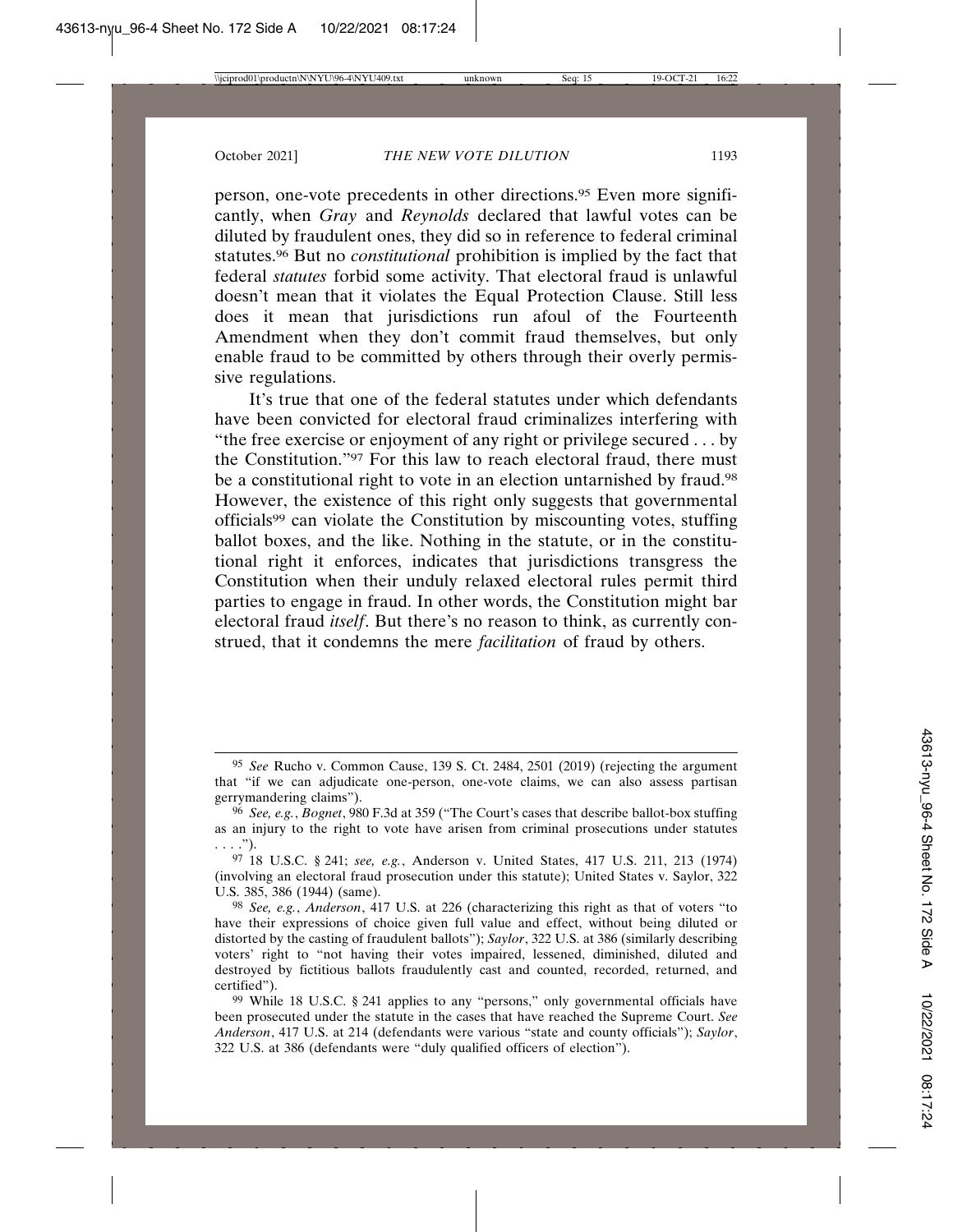### III

# FUTURE RECOGNITION

Times change, though, and with them views on what the Constitution requires. Answering the descriptive question of whether existing doctrine recognizes vote dilution through fraud facilitation, then, leaves unresolved the normative issue of whether the law *should* deem it a valid cause of action. I think it should, but my judgment is tentative. On the one hand, fraud facilitation is a potentially powerful mechanism of vote dilution—at least as potent, in principle, as dilutive means that are already constitutionally proscribed. On the other, this would be an odd and maybe unnecessary theory subject to abuse by actors whose true motive is something other than fraud prevention.

The basis for authorizing a constitutional claim of vote dilution through fraud facilitation is simply that electoral fraud *is* a way to dilute votes. Remember the definition of vote dilution: an electoral practice that doesn't impede anyone from voting but that does reduce the effectiveness of certain people's votes.100 This definition applies squarely to electoral fraud. Fraudulent ballots don't disenfranchise. (At least not directly; indirectly, some people might be deterred from voting by rampant fraud.101) But fraudulent ballots do lessen the impact of particular people's lawfully cast votes. Suppose that *X* valid votes are cast for Candidate X, that *Y* valid votes are cast for Candidate Y, and that Candidate Y is also the beneficiary of *Z* illegal votes. Then the *X* valid votes are diluted—offset, negated, cancelled—by the *Z* invalid ones. Thanks to the fraud on behalf of Candidate Y, what should have been a vote margin of *X – Y* for Candidate X instead becomes a difference of  $X - \overline{Y} - Z$ .

Under some conditions, moreover, the power of vote dilution via fraud can match or exceed that of dilutive methods already recognized by the courts. Take an at-large electoral system where legislators are elected jurisdiction-wide rather than in districts. With the right voting patterns, this regime can nullify the votes of a minority group. All the ballots cast by the group's members can yield for them no representation at all. By comparison, fraud is capable of eliminating the representation of even a political *majority*. All that's necessary for a countermajoritarian outcome is a winner-take-all election and enough fraudulent votes for the minority to exceed the majority's margin in lawful votes. In this scenario, the majority's votes are diluted to

<sup>100</sup> *See supra* note 1 and accompanying text.

<sup>101</sup> *See, e.g.*, Purcell v. Gonzalez, 549 U.S. 1, 4 (2006) (speculating that "[v]oter fraud drives honest citizens out of the democratic process").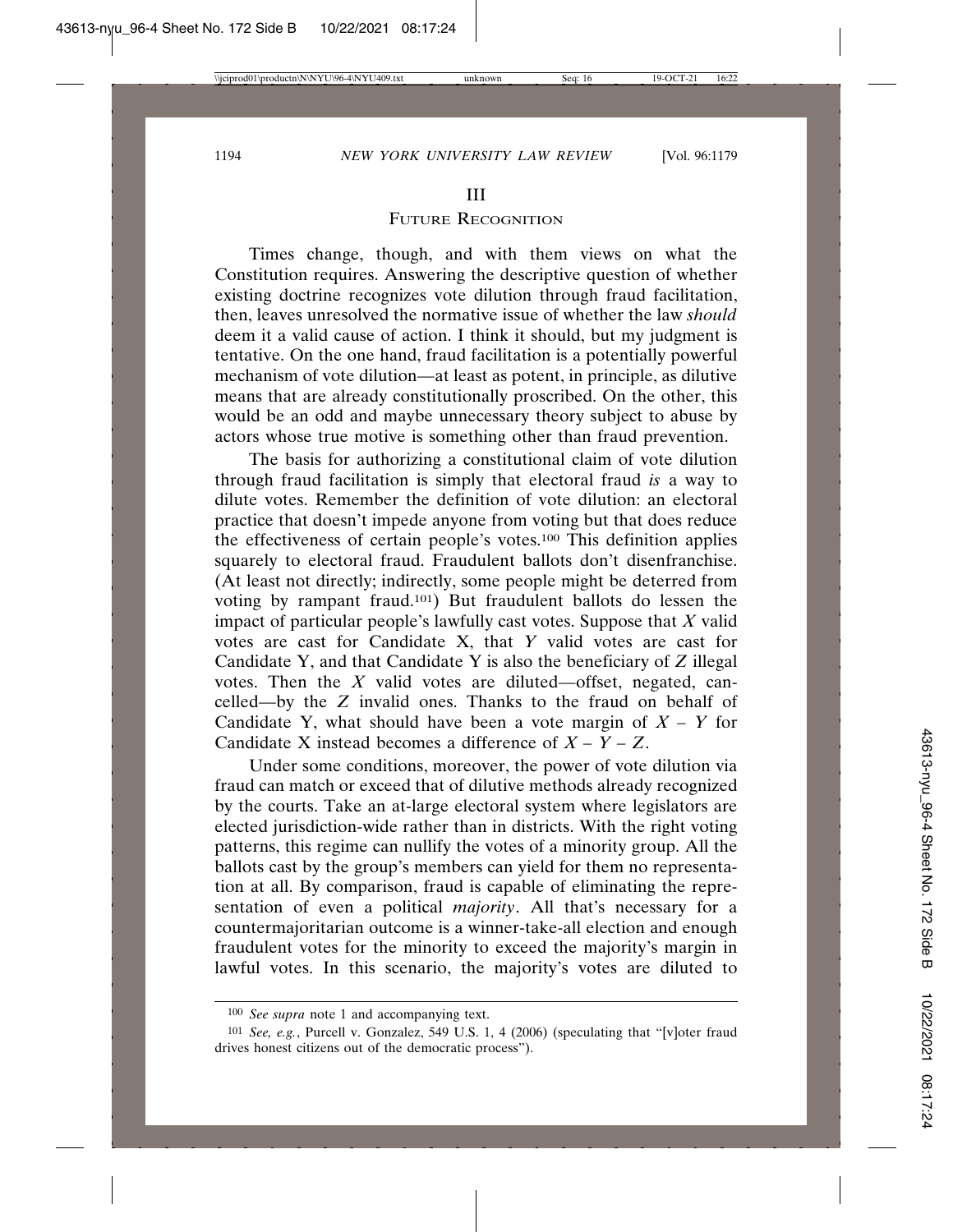nothing—an effect that an at-large electoral system can never produce.102

Or consider the districting schemes that are the more familiar forms of vote dilution. Malapportionment underrepresents groups whose members tend to live in overpopulated districts;<sup>103</sup> similarly, gerrymandering underrepresents groups whose voters are cracked and packed by cleverly drawn districts.104 When fraud occurs in multiple constituencies, it can lead to equivalent disadvantages for the voters whose lawful ballots are neutralized by fraudulent ones. Say that Party X is victimized, and Party Y is aided, by *Z* percent fraudulent votes in each district in a plan. This fraud causes some of Party X's candidates to lose races they should have won (in districts where their margins in lawful votes are below *Z* percent). The fraud also artificially weakens the electoral position of Party X's prevailing candidates (in districts where their lawful vote margins are above *Z* percent). These burdens plainly parallel those imposed by malapportionment or gerrymandering. Across districts marred by fraud—just as across overpopulated, cracked, or packed districts—the influence of the targeted group is steadily eroded. The mode of representational taxation is different, but the result is the same.

The case for a constitutional claim of vote dilution through fraud facilitation is therefore analogical. The courts already hold that other kinds of vote dilution violate the Equal Protection Clause. The dilutive potential of electoral fraud is comparable to that of malapportionment and gerrymandering. So fraud itself, as well as policies that enable fraud, should be recognized as unconstitutionally dilutive. Or to make the point in doctrinal terms, *Gray* and *Reynolds* were wrong to the extent they suggested that vote dilution through fraud facilitation is a valid theory under current law. But these decisions were right to hint that the theory could easily be endorsed in the future. After all, "[t]he right to vote *can*" be "diluted by ballot-box stuffing,"105 and so "*can* be protected"—by the courts—"from the diluting effect of illegal ballots."106

<sup>102</sup> To the contrary, an at-large electoral system typically *enhances* the power of a political majority, awarding it most or all legislative seats. *See, e.g.*, Fortson v. Dorsey, 379 U.S. 433, 439 (1965) (observing that at-large systems often "operate to minimize or cancel out the voting strength of racial or political [minorities]").

<sup>103</sup> *See supra* note 78 and accompanying text.

<sup>104</sup> *See supra* notes 79–80 and accompanying text.

<sup>105</sup> Reynolds v. Sims, 377 U.S. 533, 555 (1964) (emphasis added).

<sup>106</sup> Gray v. Sanders, 372 U.S. 368, 380 (1963) (emphasis added). I note that I don't consider other modalities of constitutional interpretation here. The Court's one-person, one-vote decisions focused on democratic theory and precedent, and I follow their lead in my discussion. *See Reynolds*, 377 U.S. at 533.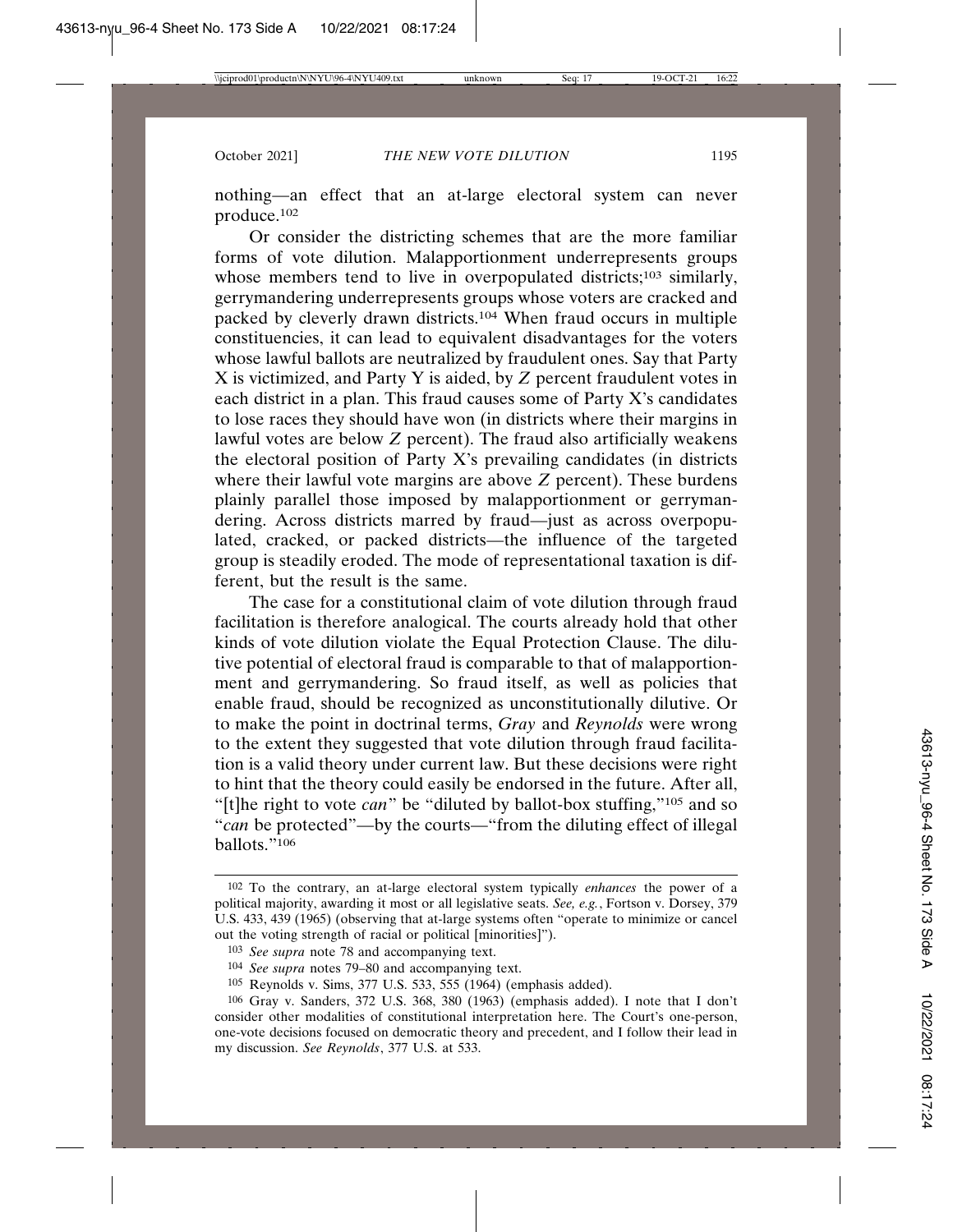While I find this analogical argument to be persuasive, I think it's important to grapple with a pair of objections. The first of these is that electoral fraud alone, so not regulations that merely enable it, could be recognized as unconstitutionally dilutive. This approach would entail less (arguably no) disruption of existing doctrine. As noted earlier, a plausible reading of the Supreme Court's fraud prosecution cases is that electoral fraud is already unconstitutional, at least when committed by governmental officials.<sup>107</sup> This approach would also avoid the awkwardness of imposing liability on jurisdictions when they don't actually engage in any fraud themselves. It's odd—maybe unprecedented—to say that jurisdictions are guilty of vote dilution when unrelated third parties are the ones in fact diluting lawfully cast ballots.

This objection has real force, in my view, and helps explain why I only cautiously favor a cause of action for vote dilution through fraud facilitation. A claim about fraud itself, though, isn't a perfect substitute for a claim about the enablement of fraud. Electoral fraud is primarily policed during or after an election. In contrast, fraud facilitation, in the form of overly lax electoral regulations, can be stopped long before voting begins. This is a significant advantage since voting can then take place under secure procedures with little risk of abuse. Relatedly, fraud can be hard to catch, and controversial even when it's caught (since undoing the fraud requires changing the vote count). Strengthening electoral rules so they're less susceptible to fraud, on the other hand, is more straightforward, involving only the revision of particular provisions. It's also less provocative since it doesn't occur in the heat of an election, when the consequences for different candidates are clear to everyone.

As for the fact that vote dilution through fraud facilitation works via the actions of third parties—the lawbreakers who cast the fraudulent ballots—this reliance on others' choices isn't actually distinctive. Both racial vote dilution and partisan gerrymandering also hinge on the expected behavior of private individuals unconnected to the government: voters themselves.108 Recall the logic of these theories: that the government has selected an electoral arrangement (an at-large election, a devious district map) under which a racial or partisan group will be underrepresented.<sup>109</sup> This underrepresentation doesn't follow directly from the electoral arrangement. It arises, rather, from

<sup>107</sup> *See supra* notes 97–99 and accompanying text.

<sup>108</sup> Malapportionment, however, doesn't rely on voters' expected behavior. A violation is established when districts are sufficiently (and unjustifiably) different in population, no matter how voters then cast their ballots. *See supra* notes 72, 97 and accompanying text.

<sup>109</sup> *See supra* notes 78–81 and accompanying text.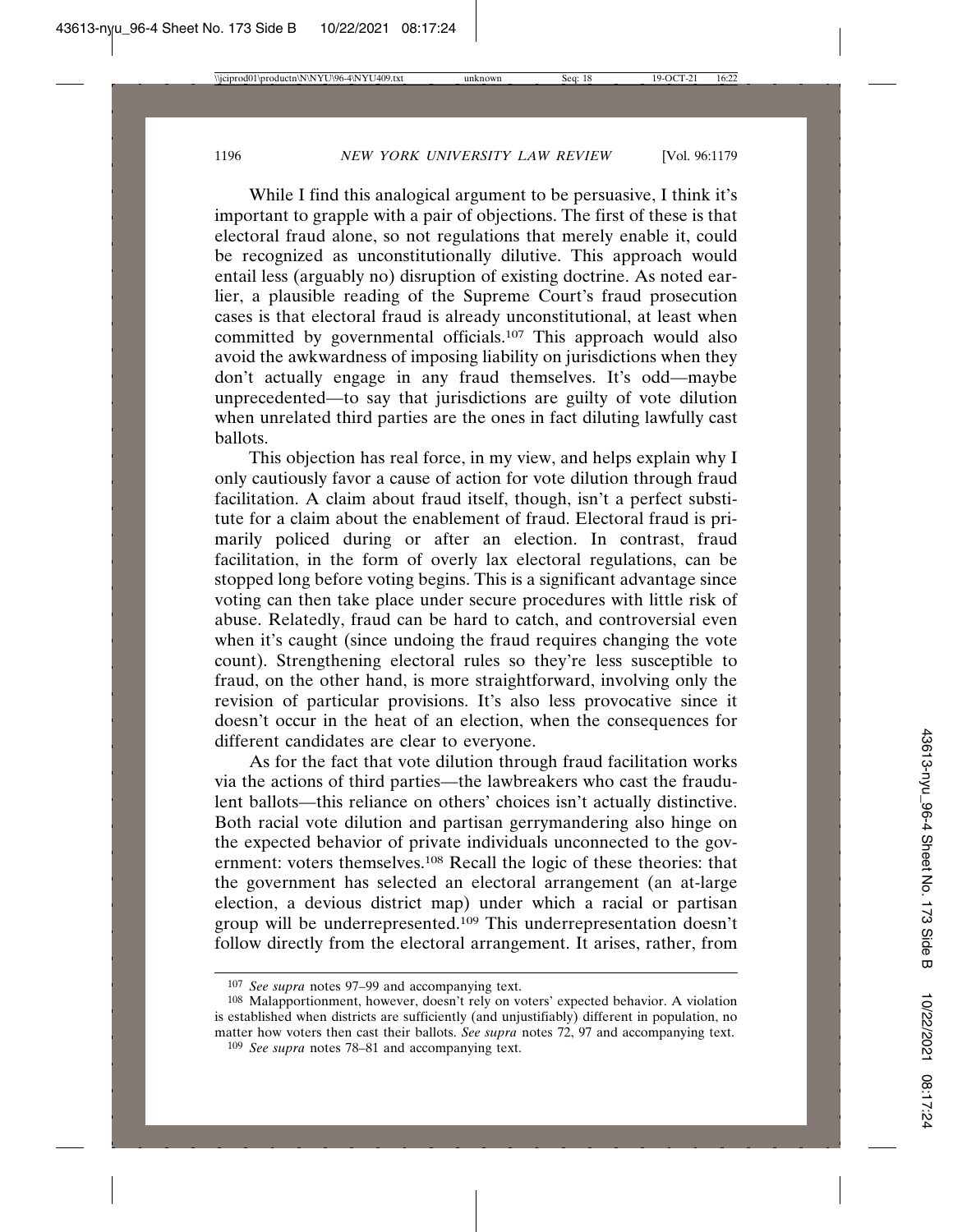the *combination* of the policy and the intervening judgments of ordinary voters—their independent (albeit predictable) decisions to vote one way instead of another. It's only because members of the same racial or partisan group tend to vote together that their influence can be diluted by an at-large election or a gerrymander.110 If their voting patterns were different, the same electoral arrangement might no longer be dilutive.

So, too, with vote dilution through fraud facilitation. As in the other vote dilution contexts, the government first adopts a policy (an unduly permissive electoral regulation) that doesn't directly dilute anyone's vote. Also as in the other contexts, this policy then becomes dilutive thanks to the actions of third parties (the fraudsters who exploit the regulation's permissiveness). It's not odd or unprecedented, then, for vote dilution liability to attach based partly on the behavior of private individuals. The only twist in the fraud facilitation setting is *whose* behavior makes possible the dilution: bad actors committing fraud rather than ordinary voters casting ballots.

The other objection to the new vote dilution claim stems from America's recent history with false allegations of fraud. Over the last generation or so, conservatives have consistently dissembled about electoral fraud, asserting without evidence that it's widespread, that it's carried out by urban Democrats, that it costs Republicans elections, and so on.111 Conservatives have also invoked the specter of fraud, over and over, to justify stricter restrictions on voting.112 This has been their stated rationale for passing these restrictions and then for defending them in court.<sup>113</sup> Given this history, one might reasonably worry that a cause of action for vote dilution through fraud facilitation would be abused. Rightwing actors might launch a host of baseless suits, hoping to quash through litigation pro-voting policies they couldn't block through the legislative process.

This objection is compelling, too, and further contributes to my ambivalence about the new vote dilution claim. However, it should be possible to mitigate the risk of bad faith litigants hijacking the theory by carefully limiting standing, liability, and relief. The balance of this Article explains how this might be done. Under the approach I describe, plaintiffs lacking evidence that an electoral regulation gives

<sup>110</sup> *See, e.g.*, Samuel Issacharoff, *Polarized Voting and the Political Process: The Transformation of Voting Rights Jurisprudence*, 90 MICH. L. REV. 1833, 1851 (1992) (identifying "the polarized voting inquiry as the heart of a vote dilution claim").

<sup>111</sup> For a leading example, see generally FUND, *supra* note 29.

<sup>112</sup> *E.g.*, Crawford v. Marion Cnty. Elections Bd., 553 U.S. 181, 194–97 (2008).

<sup>113</sup> *See id.*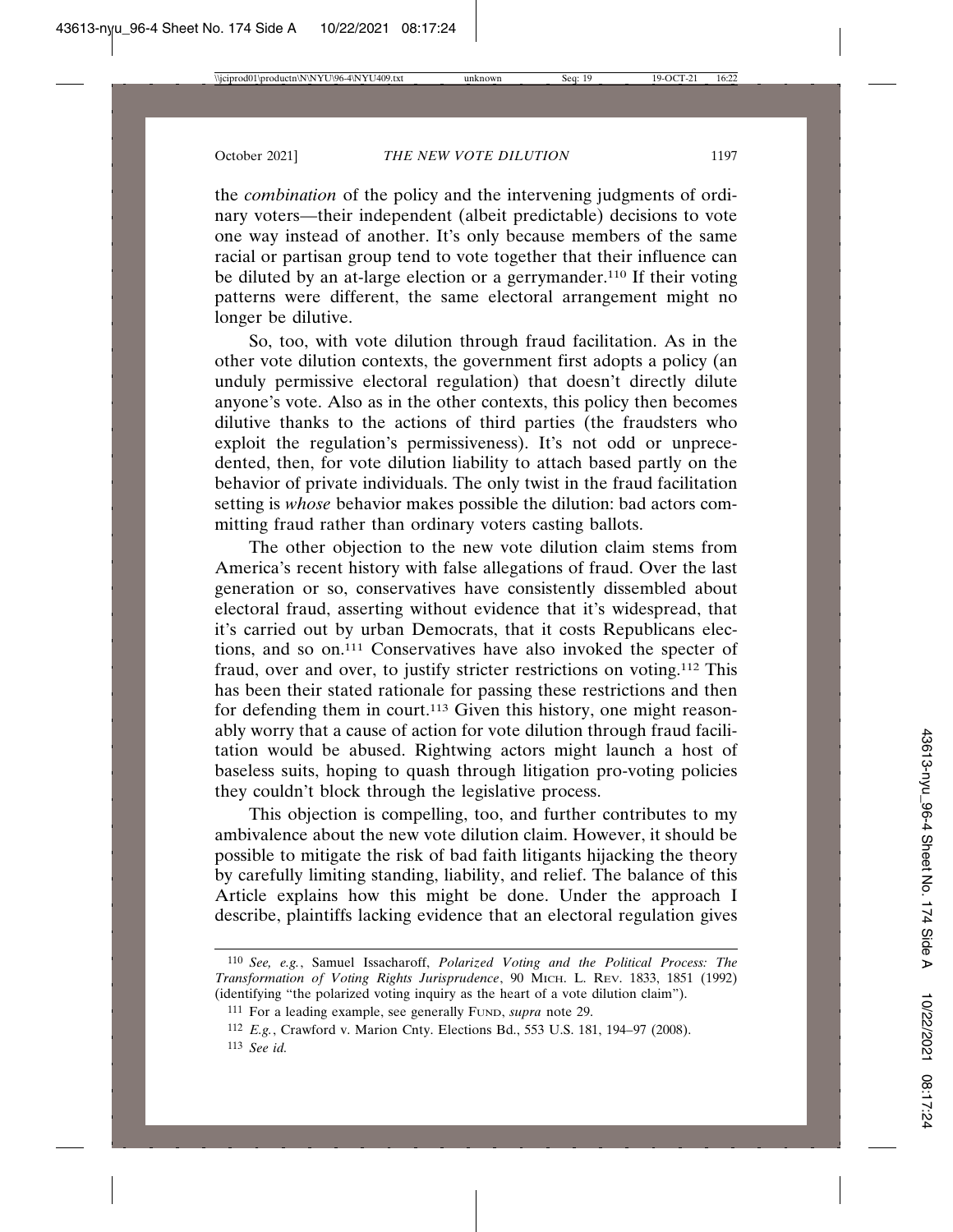rise to fraud would have no cognizable injury114 and would lose anyway on the merits.115 Even plaintiffs presenting such evidence (and satisfying all other elements of the cause of action) would be entitled only to targeted relief—not the invalidation of an election or the rejection of lawful ballots.116

Moreover, the litigation about the 2020 election confirms the feasibility of cabining a claim of vote dilution through fraud facilitation.117 Wrongly thinking the theory was already recognized, rightwing actors raised it in suits in more than a dozen states.118 But thanks to the paucity of evidence that the challenged policies were, in fact, susceptible to fraud, every one of these actions failed. Not once did bad faith litigants manage to force a jurisdiction to rescind a provoting reform. As discussed above, some courts held that these plaintiffs had no standing.<sup>119</sup> Other courts rebuffed them on the merits.<sup>120</sup> And still other courts concluded (consistent with my view) that no cause of action for vote dilution through fraud facilitation currently exists.121 In a polarized area, this unbroken wall of opposition is impressive. Liberal and conservative judges, Obama and Trump appointees—they all refused to rule in favor of groundless claims.122

This winless record prompts the question: What's the point of a theory under which no litigant can prevail? There's a contemporary answer and a historical one. Over the last few years, a handful of jurisdictions (including Paterson, New Jersey<sup>123</sup> and Bladen County, North Carolina124) *have* experienced widespread electoral fraud. It's possible that this fraud was enabled by overly relaxed (and otherwise unjusti-

- 118 *See supra* Part I.
- 119 *See supra* notes 59–68 and accompanying text.
- 120 *See supra* notes 69–71 and accompanying text.
- 121 *See supra* notes 72–74 and accompanying text.

122 This record goes a long way to address the concern that ideological judges will manipulate the doctrine to rule in favor of baseless claims. *See supra* note 20. There are plenty of ideological judges currently on the bench, but none of them found for the plaintiffs in the recent vote dilution cases.

123 *See* Donald J. Trump for President, Inc. v. Way, 492 F. Supp. 3d 354, 360 (D.N.J. 2020) (discussing various reports of alleged electoral fraud).

124 *See, e.g.*, Alan Blinder, *Election Fraud in North Carolina Leads to New Charges for Republican Operative*, N.Y. TIMES (July 30, 2019), https://www.nytimes.com/2019/07/30/us/ mccrae-dowless-indictment.html.

<sup>114</sup> *See infra* Part IV.

<sup>115</sup> *See infra* Part V.

<sup>116</sup> *See infra* Part VI.

<sup>117</sup> This litigation also demonstrates that there are plenty of *other* claims that rightwing actors can hijack. Many of the suits alleging vote dilution through fraud facilitation also raised Elections Clause and Electors Clause issues, variation in treatment in violation of the *Bush v. Gore* principle, breaches of state law, and so on. *See supra* notes 31–33 and accompanying text. So declining to recognize the new vote dilution theory would hardly prevent bad faith litigation based on false insinuations about electoral fraud.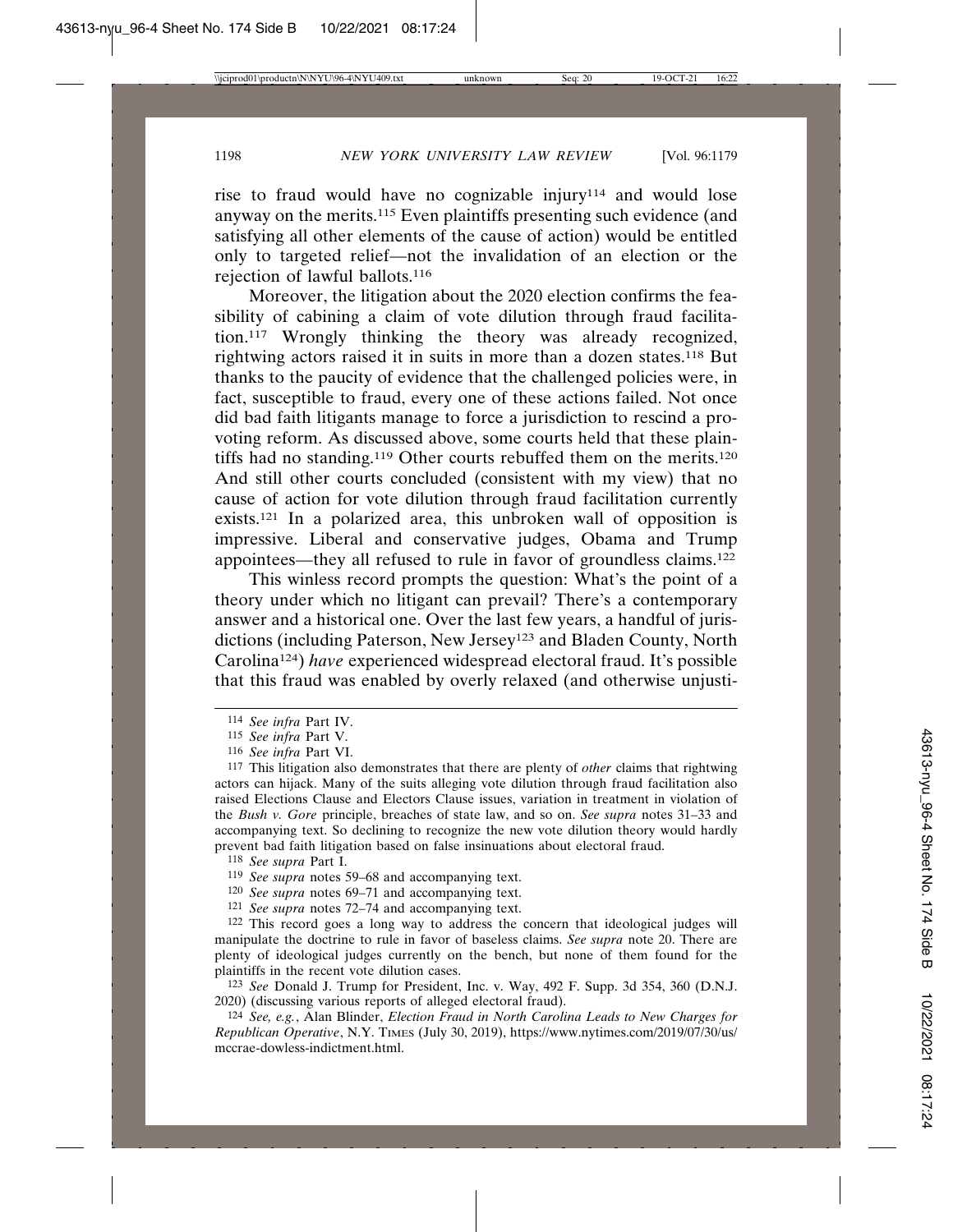fied) regulations.125 It's possible, that is, that some claims of vote dilution through fraud facilitation could succeed in today's America, notwithstanding the defeats of all the suits about the 2020 election.

The historical response is that, while electoral fraud is now rare, it was prevalent in the past (and could flare up again in the future). Think of the Jim Crow South, where before racist whites managed to disenfranchise African Americans altogether, they routinely drowned lawful votes cast by Black citizens in a sea of fraudulent ballots.126 Or the big city machines of Tammany Hall's New York or Mayor Daley's Chicago, which famously relied on fraud to maintain their grip on power.127 In these and other jurisdictions, largescale fraud did occur and was made possible by lax electoral rules. So in these places, a cause of action for vote dilution through fraud facilitation could have been helpful. It might have prevented some fraud, and resultant vote dilution, by forcing elections to be run more rigorously. And the same is true as we now confront an uncertain future: The new vote dilution claim could be a useful safeguard against any resurgence of the fraud that, at present, is mostly absent.

### IV

## STANDING

Recognition of a novel constitutional theory, though, is only the first step of a longer analytical process. The next stages involve thinking through how the theory would actually work. Who would be sufficiently injured to be an appropriate plaintiff? Assuming a litigant with standing could be found, what would she have to prove in order to prevail? And in the event of victory, what kind of relief would a court order? I tackle standing here, deferring the merits and the remedies of the cause of action, respectively, for the next two Parts.

Standing, as observed earlier, is a derivative concept.128 Who is considered to be harmed in the right way to advance a legal claim depends on what exactly that claim is. The nature of vote dilution through fraud facilitation, then, has implications for who a proper plaintiff to allege it would be. To reiterate, the essence of the theory is that certain people's votes risk being diluted by fraudulent ballots that

<sup>125</sup> In Bladen County, for example, poorly designed procedures apparently made it possible for workers to collect (and then complete) *blank* absentee ballots. *See id.*

<sup>126</sup> *See, e.g.*, *Ex parte* Siebold, 100 U.S. 371, 382 (1879) ("[F]raud, corruption, and irregularity . . . have frequently prevailed [in recent] . . . elections . . . .").

<sup>127</sup> *See* Peter H. Argersinger, *New Perspectives on Election Fraud in the Gilded Age*, 100 POL. SCI. Q. 669 (1985) (discussing various instances of electoral fraud in the United States, particularly during the Gilded Age).

<sup>128</sup> *See supra* notes 13, 75 and accompanying text.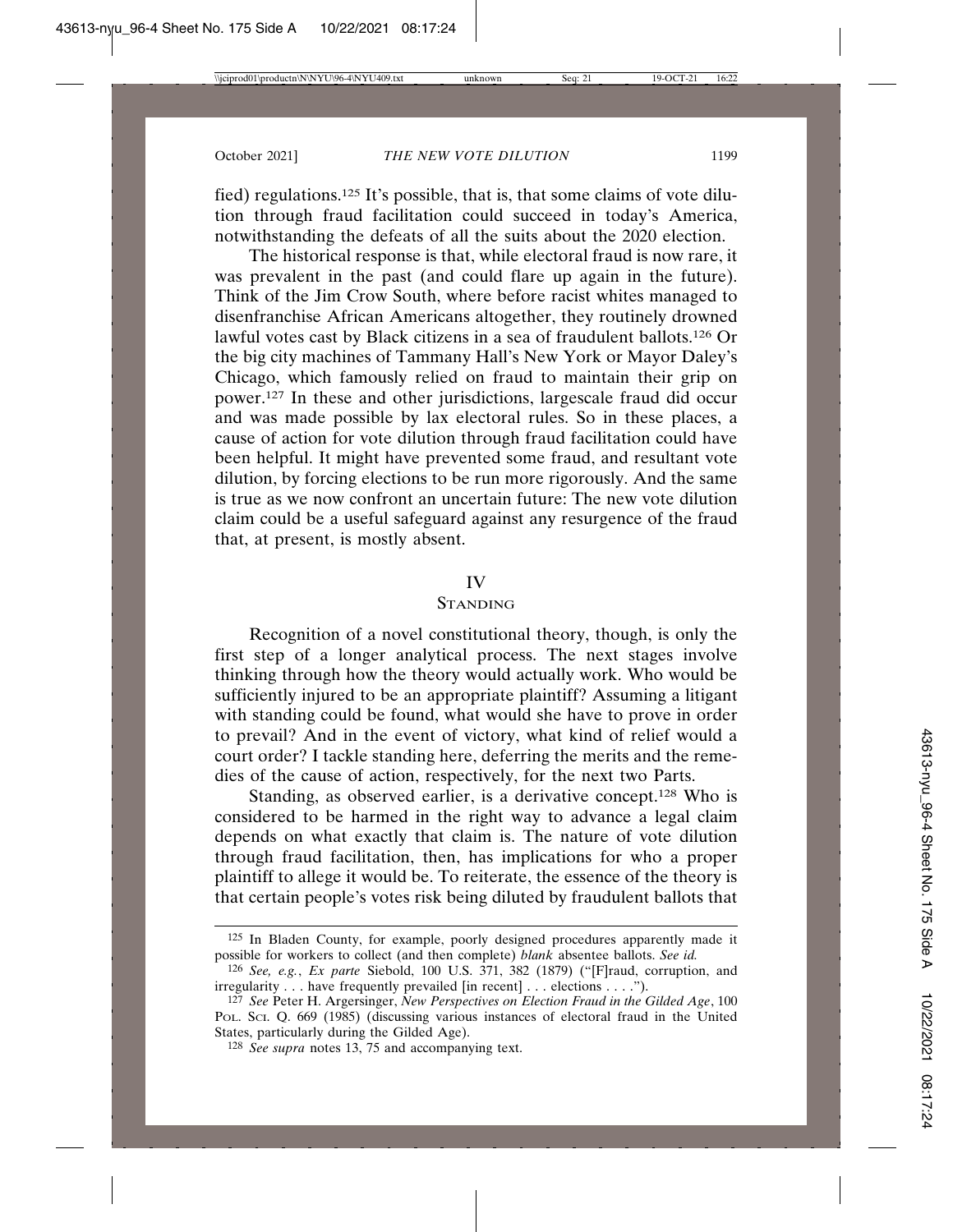are enabled by an unduly permissive electoral policy.129 This logic is relevant both to whose injury is "particularized"130 enough and to when this injury isn't excessively "speculative"<sup>131</sup>—particularity and nonspeculativeness being the key aspects of an adequate injury in fact.132

With respect to particularity, the upshot is that the fraud facilitated by a provision must be nonrandom and that the plaintiff must belong to a group disadvantaged by the fraud. Suppose a law gives rise to fraud that's widespread but lacks any discernible pattern. Some fraudulent ballots are cast on behalf of one party's candidates, some fraudulent votes are also cast for the other party's candidates, and no candidate or party is obviously the beneficiary or victim of the illegal activity. In this scenario, no voter can credibly maintain that her vote has been diluted by the fraud. Because the fraud is random, it doesn't cause any candidate to lose (or win) a race she would otherwise have won (or lost). Nor does the fraud reduce (or increase) the representation of any group relative to the benchmark of a nonfraudulent election. Put differently, fraud can be dilutive only when it's *targeted* at a particular candidate or organization. In the absence of targeting, no voter can experience the harm of vote dilution.133

Relatedly, say the fraud enabled by a provision does clearly aid Candidate X over Candidate Y. But imagine that the plaintiff is a supporter of Candidate X. Here, too, the plaintiff can't convincingly argue that her vote has been diluted by the fraud. To the contrary, her vote has been *enhanced* since her preferred candidate has gotten a *boost*: illegal votes padding the candidate's lawful vote total, leading to better odds of being elected. The point is that targeted fraud yields winners and losers, and only backers of the losers can suffer vote dilution in the form of diminished representation. Those who favor the actors advantaged by the fraud reap undeserved representational gains—the opposite of vote dilution.134

<sup>129</sup> *See supra* Part I.

<sup>130</sup> Lujan v. Defs. of Wildlife, 504 U.S. 555, 560 (1992).

<sup>131</sup> Clapper v. Amnesty Int'l USA, 568 U.S. 398, 410 (2013).

<sup>132</sup> *See Lujan*, 504 U.S. at 560 (defining an adequate injury in fact as one that is "(a) concrete and particularized, and (b) actual or imminent, not conjectural or hypothetical" (internal citations and quotation marks omitted)).

<sup>133</sup> *See, e.g.*, Fishkin, *supra* note 18, at 1311 ("No equally populous group gets more or less than its fair share of representation as a result of . . . fraudulent votes as long as they are non-outcome-altering[].").

<sup>134</sup> *See, e.g.*, *id.* at 1312 ("[T]here are other legitimate voters whose votes' outcome effects are magnified by the fraudulent voter's vote."). Of course, in addition to *voters* supporting a candidate targeted by fraud, the candidate *herself* should have standing. And any injured party (whether a voter or a candidate) should be able to bring suit as soon as the pattern of fraud is sufficiently clear—even if the election hasn't yet occurred.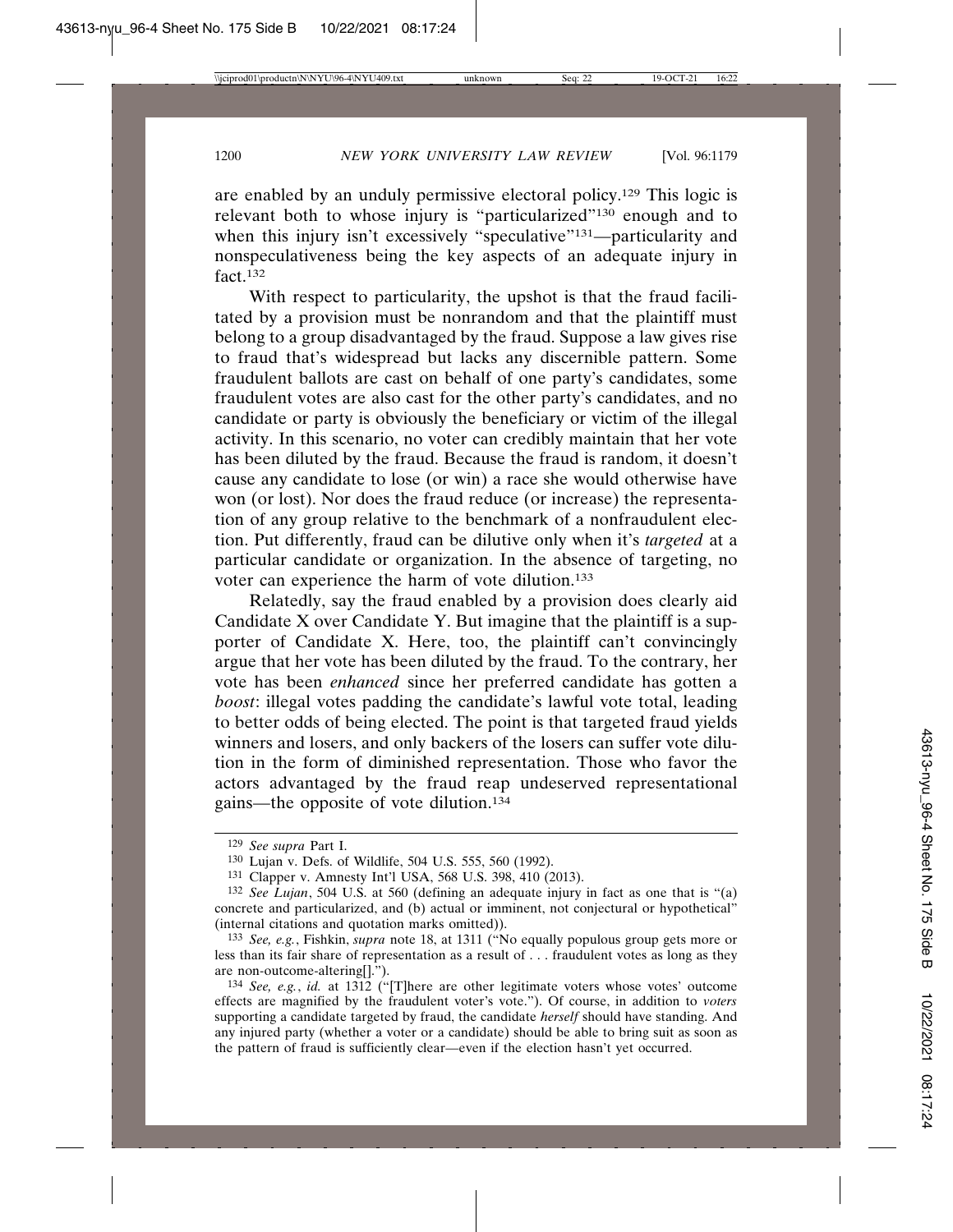This reasoning isn't new to the fraud facilitation context. Rather, it explains who incurs a particularized injury in redistricting cases as well. Take the proposition that no one has standing when the fraud enabled by a provision is random. By the same token, there can be no racial vote dilution when a minority group is no more cracked and packed by district lines than other populations. "Attaching the labels 'packing' and 'fragmenting'" in this situation "does not make the result vote dilution when the minority group enjoys substantial proportionality" in its representation.135 Or consider the view that only voters whose preferred candidates or groups are targeted by fraud have standing. Analogously, only voters residing in overpopulated districts can bring one-person, one-vote claims.136 Voters in underpopulated districts enjoy *extra* representation and so can't complain about vote dilution through malapportionment.

Most courts have followed these precepts in the recent decisions about the 2020 election. Specifically, they have held that plaintiffs lacked particularized injuries when they failed to specify beneficiaries and victims of the fraud that would supposedly be induced by overly relaxed electoral regulations. A Nevada district court, for example, noted that the Trump campaign "never describe[d] how [its] member voters will be harmed by vote dilution where other voters will not."137 "Even if accepted as true," then, the campaign's "pleadings allude[d] to vote dilution that is impermissibly generalized."138 Likewise, according to a Georgia district court, an individual voter plaintiff did "not differentiate his alleged injury from any harm felt in precisely the same manner by every Georgia voter."<sup>139</sup> "This is a textbook generalized grievance," the court concluded.<sup>140</sup>

However, at least one court (wrongly in my opinion<sup>141</sup>) denied standing to an individual voter plaintiff who *did* allege targeted

<sup>135</sup> Johnson v. De Grandy, 512 U.S. 997, 1015–16 (1994). However, this pronouncement applied to the merits of a racial vote dilution claim brought under Section 2 of the Voting Rights Act (not to standing to mount a constitutional racial vote dilution challenge).

<sup>136</sup> *See, e.g.*, Evenwel v. Abbott, 136 S. Ct. 1120, 1131 n.12 (2016) ("[S]tanding in oneperson, one-vote cases has rested on plaintiffs' status as voters whose votes were diluted.").

<sup>137</sup> Donald J. Trump for President, Inc. v. Cegavske, 488 F. Supp. 3d 993, 1000 (D. Nev. 2020).

<sup>138</sup> *Id.*

<sup>139</sup> Wood v. Raffensperger, 501 F. Supp. 3d 1310, 1322 (N.D. Ga. 2020).

<sup>140</sup> *Id.*; *see also, e.g.*, League of Women Voters v. Va. State Bd. of Elections, 458 F. Supp. 3d 460, 465 (W.D. Va. 2020) (observing that the proposed intervenors "do nothing to identify how the removal of the witness signature requirement risks the dilution of their vote in any way that is different from the rest of this state's electorate").

<sup>141</sup> At least, wrongly in this respect. The court could (and should) still have denied standing to this plaintiff on the ground that his injury was overly speculative.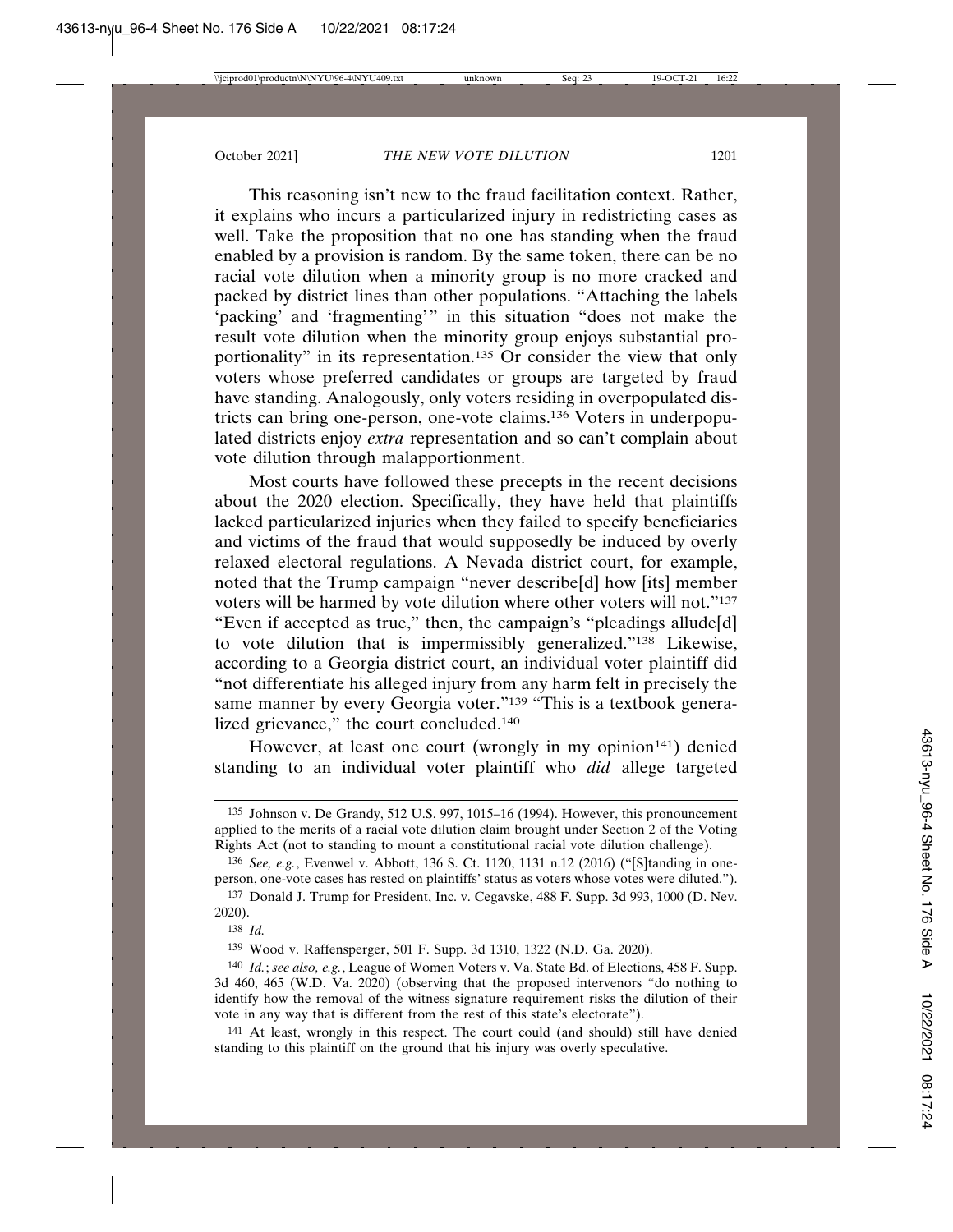fraud.142 A Wisconsin litigant objecting to a series of policies asserted that "the vote dilution did not affect all Wisconsin voters equally."143 Instead, "it had a negative impact on those who voted for Republican candidates and a positive impact on those who voted for Democratic candidates."144 The district court nevertheless ruled that these claims "show no more than a generalized grievance common to any voter."145 I disagree. The claims may have been impossible to corroborate (because there wasn't, in reality, significant fraud bolstering Democrats and handicapping Republicans in Wisconsin). If true, though, the claims would indeed establish an injury particularized to Wisconsin Republicans. Wisconsin *Democrats* wouldn't be harmed by fraudulent ballots that added to their preferred candidates' vote tallies.146 So the supposed vote dilution wasn't actually "a generalized grievance" that "any voter" (even a Democrat) could raise.<sup>147</sup>

The above reference to whether there was significant fraud in Wisconsin, *in reality*, also implicates the second aspect of an adequate injury in fact: nonspeculativeness. To confer standing, a harm must be "actual or imminent," not "conjectural," "hypothetical,"<sup>148</sup> or "premised on a speculative chain of possibilities" involving "the decisions of independent actors."149 In this context, the relevant injury is vote dilution through fraud facilitated by an unduly permissive electoral regulation. The fraud must therefore be occurring already or highly likely to arise—and soon—based on a jurisdiction's prior history, the state of its election administration, and the activities of would-be fraudsters. If one has to guess that unsavory characters might exploit electoral rules that aren't as secure as they could be, then the odds of

143 Feehan v. Wis. Elections Comm'n, No. 20-cv-1771, 2020 WL 7250219, at \*9 (E.D. Wis. Dec. 9, 2020).

145 *Id.*

<sup>142</sup> While not confronted with plaintiffs making allegations of targeted fraud, other courts hinted that even such plaintiffs wouldn't have particularized injuries. I think these suggestions are incorrect. *See, e.g.*, Bognet v. Sec'y Pa., 980 F.3d 336, 359 (3d Cir. 2020) ("[A] vote cast by a voter in the so-called 'favored' group counts not one bit more than the same vote cast by the 'disfavored' group . . . ."); Donald J. Trump for President, Inc. v. Boockvar, 493 F. Supp. 3d 331, 387–88 (W.D. Pa. 2020) ("[T]he hypothetical illegal vote cast in Philadelphia dilutes all lawful votes cast in the election anywhere in the Commonwealth by the exact same amount.").

<sup>144</sup> *Id.*

<sup>146</sup> At least, they wouldn't be harmed in terms of dilution. They would still incur the distinct injury of an election that wasn't free and fair. *That* injury is, in fact, a generalized grievance.

<sup>147</sup> *Feehan*, 2020 WL 7250219, at \*9.

<sup>148</sup> Lujan v. Defs. of Wildlife, 504 U.S. 555, 560 (1992) (internal quotation marks omitted).

<sup>149</sup> Clapper v. Amnesty Int'l USA, 568 U.S. 398, 410, 414 (2013).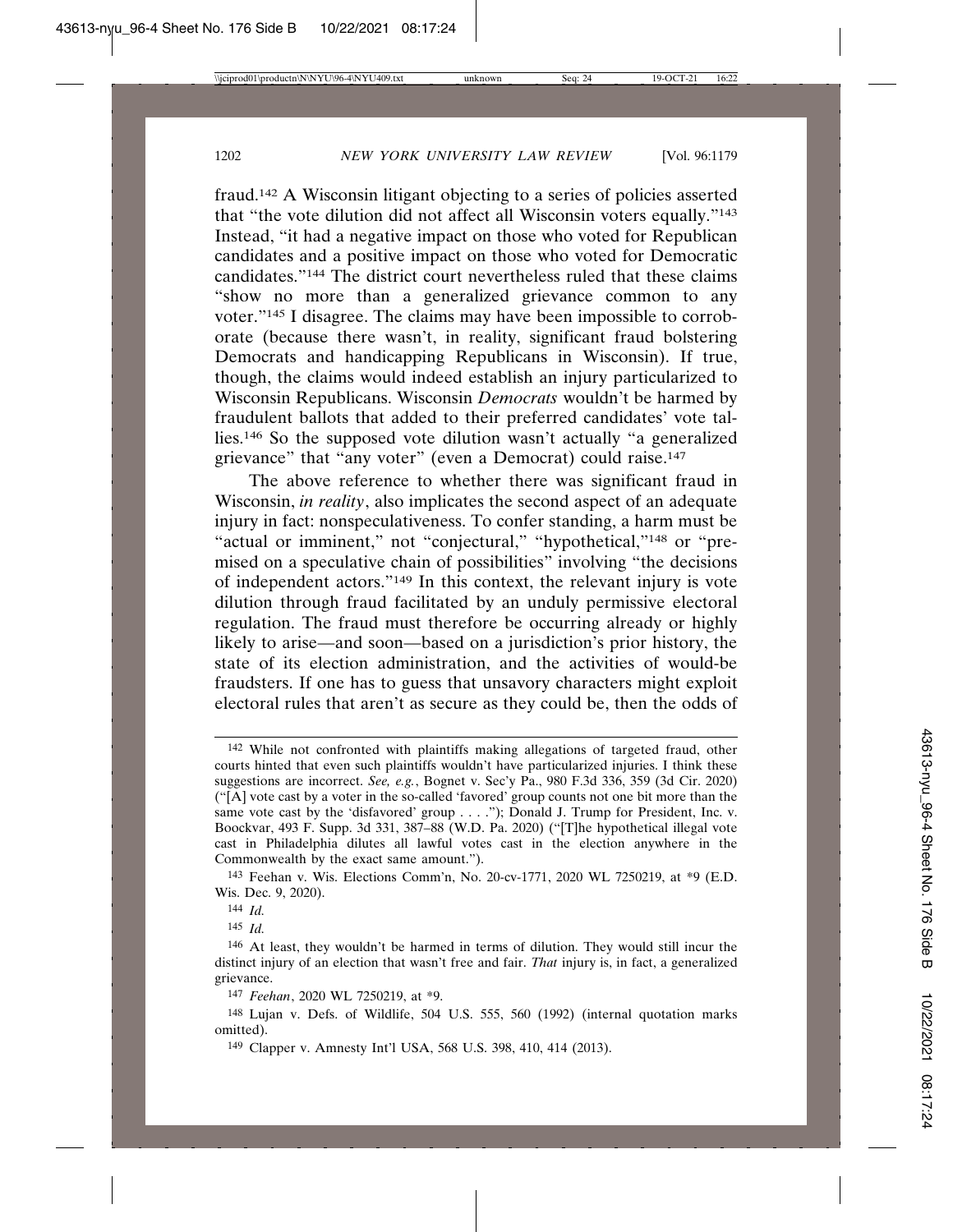the fraud being committed are too uncertain to satisfy the nonspeculativeness requirement.

This need for evidence about the probable behavior of third parties finds a parallel in racial vote dilution doctrine. Remember that racial vote dilution, like vote dilution through fraud facilitation, hinges on how private individuals (that is, voters) will act under a given governmental policy.150 A plaintiff bringing a racial vote dilution claim can't merely assert that minority voters and nonminority voters will differ in their electoral choices. Rather, the plaintiff has to *prove* racial polarization in voting.151 This is typically done by applying sophisticated empirical techniques to reams of electoral data, thereby demonstrating whether, and to what extent, voting in a jurisdiction is racially polarized.152 Only when presented with such evidence are judges willing to conclude that racial polarization does exist—and that racial vote dilution is a genuine, as opposed to a conjectural, harm.

Consistent with this discussion, most courts have held that plaintiffs' purported injuries of vote dilution through fraud facilitation were excessively speculative. These verdicts should be unsurprising. Because there's little fraud in modern American politics, there's little risk that an electoral regulation (even an overly lax one) will give rise to much fraud. Litigants' declarations that a good deal of fraud *will* occur, then, aren't just unsupported by the evidence—they're flatly rebutted by the facts. As noted earlier, a Pennsylvania district court analyzed the nonspeculativeness requirement in the most depth.153 It found that "none of [the plaintiffs'] evidence [was] tied to individuals using drop boxes, submitting forged mail-in ballots, or being unable to poll watch in another county" (the activities that would allegedly result in fraud).154 So "there [was] insufficient evidence that the harm [was] certainly impending."<sup>155</sup> An Illinois district court similarly criticized a plaintiff for relying on "Seventh Circuit caselaw and several news articles" to demonstrate a likelihood of fraud.156 These meager

156 Cook Cnty. Republican Party v. Pritzker, 487 F. Supp. 3d 705, 713 (N.D. Ill. 2020).

<sup>150</sup> *See supra* notes 108–10 and accompanying text.

<sup>151</sup> *See, e.g.*, Thornburg v. Gingles, 478 U.S. 30, 52–74 (1986) (discussing in detail the racial polarization requirement under Section 2 of the Voting Rights Act). However, this requirement is formally part of the merits analysis, not an antecedent examination of standing. *But see* Christopher S. Elmendorf, *Making Sense of Section 2: Of Biased Votes, Unconstitutional Elections, and Common Law Statutes*, 160 U. PA. L. REV. 377, 380 (2012) (describing the requirement as "in effect, a restrictive common law of statutory standing").

<sup>152</sup> *See, e.g.*, *Thornburg*, 478 U.S. at 52–53 (noting two such techniques, "extreme case analysis and bivariate ecological regression analysis").

<sup>153</sup> *See supra* notes 6–10, 63–68 and accompanying text.

<sup>154</sup> Donald J. Trump for President, Inc. v. Boockvar, 493 F. Supp. 3d 331, 378 (W.D. Pa. 2020).

<sup>155</sup> *Id.* at 377 (internal quotation marks omitted).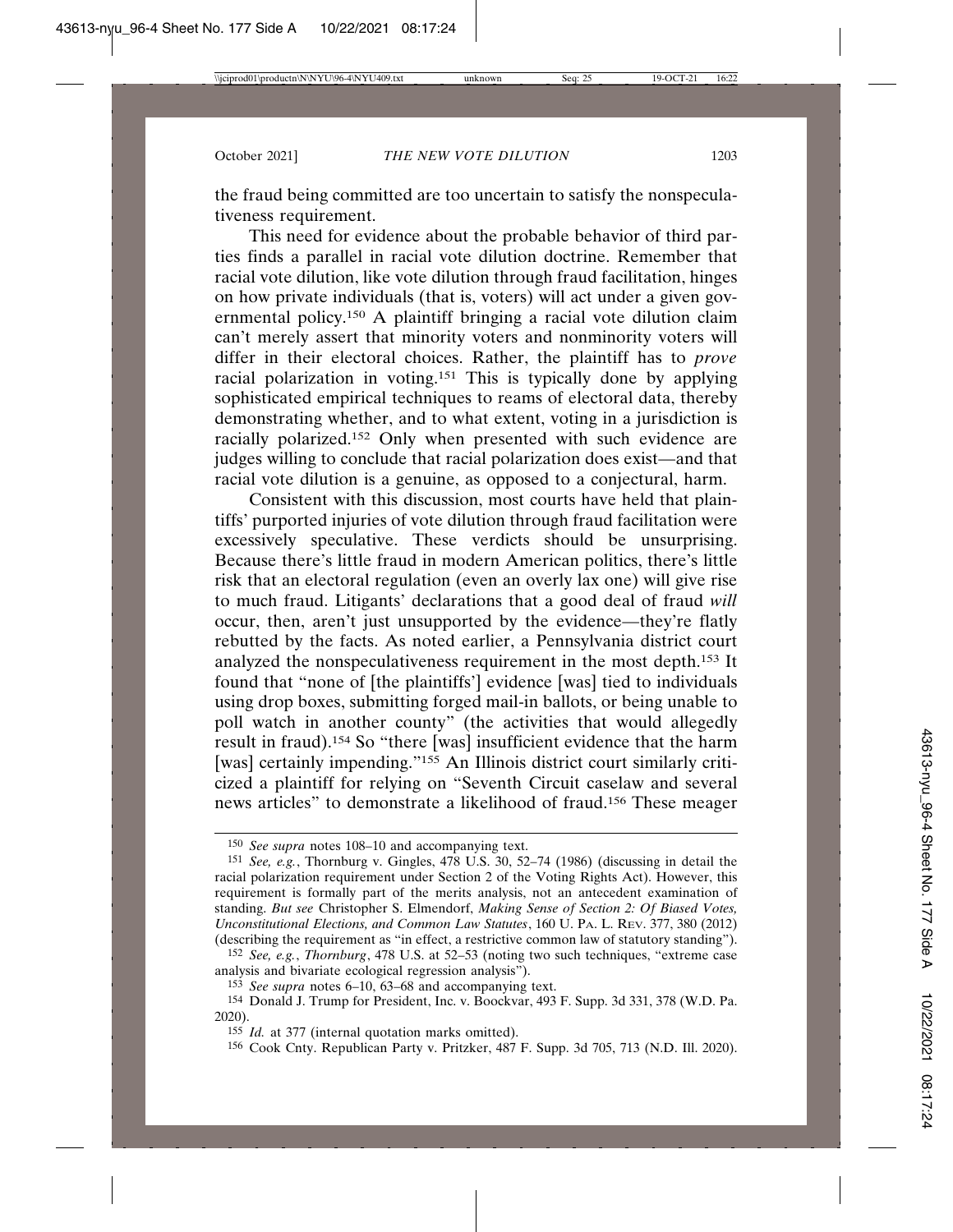citations "provided no basis for concluding that [the plaintiff's] harms [were] anything but speculative."<sup>157</sup>

But as with the particularity criterion, there's at least one recent decision on speculativeness with which I would take issue.158 A New Jersey district court acknowledged "evidence of massive voter fraud in Paterson during the May 2020 election."<sup>159</sup> "[A] campaign worker reportedly stole ballots out of mailboxes," and "authorities discovered nearly 900 votes that were mailed in bulk from three individual mailboxes."160 The court nevertheless ruled that the plaintiffs lacked standing to challenge the state's mail-in voting procedures. "[I]t would still be speculative to find that because there was mail-in ballot fraud in past New Jersey elections, fraud will also occur in the November 2020 General Election."161 But it wouldn't be speculative, at least not unduly so. One could reasonably infer that the exact same policies that had enabled "massive voter fraud" in the 2020 primary election would probably do so again in the 2020 general election. If even this sort of surmise is impermissible, then essentially no plaintiff would have standing to attack a regulation before it begins inducing fraud in an ongoing election. But in that case, the cause of action for vote dilution through fraud *facilitation* would disappear. It would collapse into a claim of vote dilution through fraud *itself.*

### V

## **MERITS**

Suppose a plaintiff vaults the standing hurdles I just recommended. She has evidence that the electoral fraud enabled by a provision will be nonrandom, targeting a specific candidate. She's a supporter of that candidate. And she has evidence, too, that the fraud is highly likely to arise soon. What happens next? How should a court analyze the plaintiff's claim on the merits?

<sup>157</sup> *Id.* at 715; *see also, e.g.*, Paher v. Cegavske, No. 20-cv-00243, 2020 WL 2748301, at \*4 (D. Nev. May 27, 2020) ("Plaintiffs again fail to more than speculatively connect the specific conduct they challenge . . . and the claimed injury [of vote dilution through fraud facilitation].").

<sup>158</sup> Other courts have also suggested (wrongly in my view) that plaintiffs could never have standing prior to an election under this theory, no matter what evidence they were able to present. *See, e.g.*, *Boockvar*, 493 F. Supp. 3d at 380 ("[A] plaintiff can have standing to bring a voter-fraud claim, but the proof of injury there is evidence of actual fraud in the election and thus the suit will be brought after the election has occurred.").

<sup>159</sup> Donald J. Trump for President, Inc. v. Way, No. 20-10753, 2020 WL 6204477, at \*1 (D.N.J. Oct. 22, 2020) (internal quotation marks omitted).

<sup>160</sup> Donald J. Trump for President, Inc. v. Way, 492 F. Supp. 3d 354, 360 (D.N.J. 2020).

<sup>161</sup> *Way*, 2020 WL 6204477, at \*6.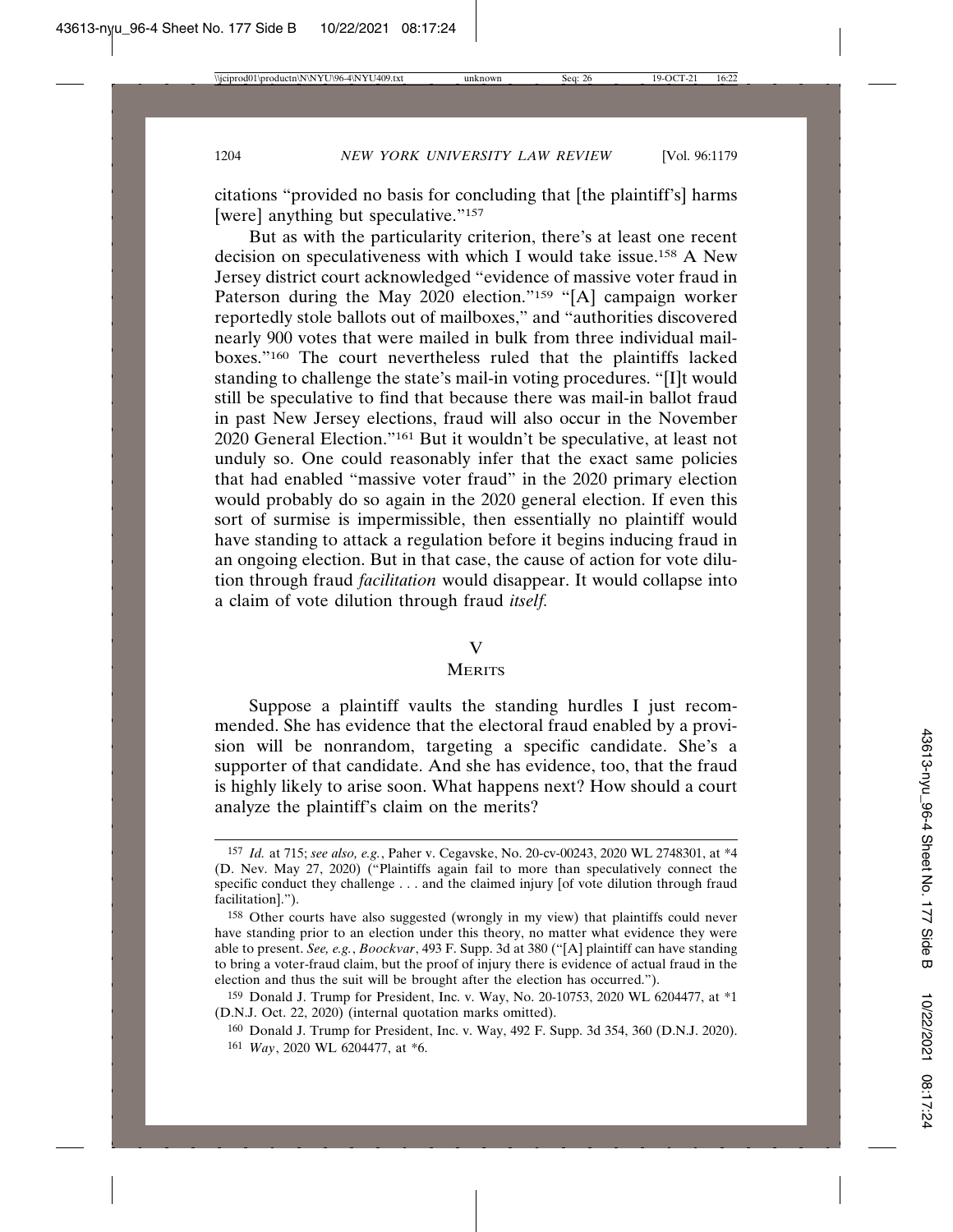In the litigation about the 2020 election, courts floated two ideas. One was traditional rational basis review, under which a policy that supposedly facilitates fraud would need some plausible connection to a valid governmental objective. As a Pennsylvania district court reasoned, "where the state imposes no burden on the 'right to vote' at all, true rational basis review applies," requiring only that a challenged regulation "is rationally related to a legitimate governmental interest."162 Courts' other suggestion was *Anderson-Burdick* balancing: varying the degree of judicial scrutiny based on the severity of the voting burden imposed by a provision.163 In the words of a Nevada district court, "the *Anderson-Burdick* balancing test . . . is ordinarily applicable to these types of cases," "where it is alleged that an election law or policy violates the right to vote."<sup>164</sup>

But neither of these proposals seems apt to me. Rational basis review, first, is so deferential to jurisdictions that it would almost always lead to potentially dilutive policies being upheld. In other words, jurisdictions would almost always be able to point to valid goals (promoting voter participation, avoiding the expense of additional voting safeguards, maintaining the coherence of the legislature's chosen system of election administration) that are advanced at least somewhat by the measures at issue. In that case, though, the existence of a claim of vote dilution through fraud facilitation would make essentially no difference. Nearly all regulations that enable electoral fraud would remain in effect, just as if the theory weren't recognized.165

As for *Anderson-Burdick* balancing, I previously explained why it's inapplicable to this context.166 The doctrine's first stage—the basis

<sup>162</sup> *Boockvar*, 493 F. Supp. 3d at 384, 391; *see also, e.g.*, Republican Party of Pa. v. Cortés, 218 F. Supp. 3d 396, 408 (E.D. Pa. 2016) ("Where the right to vote is not burdened by a state's regulation on the election process, however, the state need only provide a rational basis for the statute.").

<sup>163</sup> *See supra* notes 84–85 and accompanying text.

<sup>164</sup> Paher v. Cegavske, 457 F. Supp. 3d 919, 928 (D. Nev. 2020); *see also, e.g.*, *Boockvar*, 493 F. Supp. 3d at 418–19 (applying *Anderson-Burdick* balancing in the alternative to rational basis review).

<sup>165</sup> *Cf.* Vieth v. Jubelirer, 541 U.S. 267, 279 (2004) (plurality opinion) (objecting to an overly deferential standard for partisan gerrymandering claims on the ground "that its application has almost invariably produced the same result . . . as would have [been] obtained if the question were nonjusticiable," namely that "[j]udicial intervention has been refused"). An additional problem with rational basis review is that it's unresponsive to the likelihood and scale of any fraud. Whether fraud is certain or speculative, widespread or scattered, rational basis review proceeds in exactly the same fashion. Still another difficulty is that, in contrast to most other domains, rational basis review is rarely used in election law. *See supra* Part II (discussing a range of election law theories). So if it were employed here, it would render this vote dilution context a doctrinal outlier.

<sup>166</sup> *See supra* notes 86–87 and accompanying text.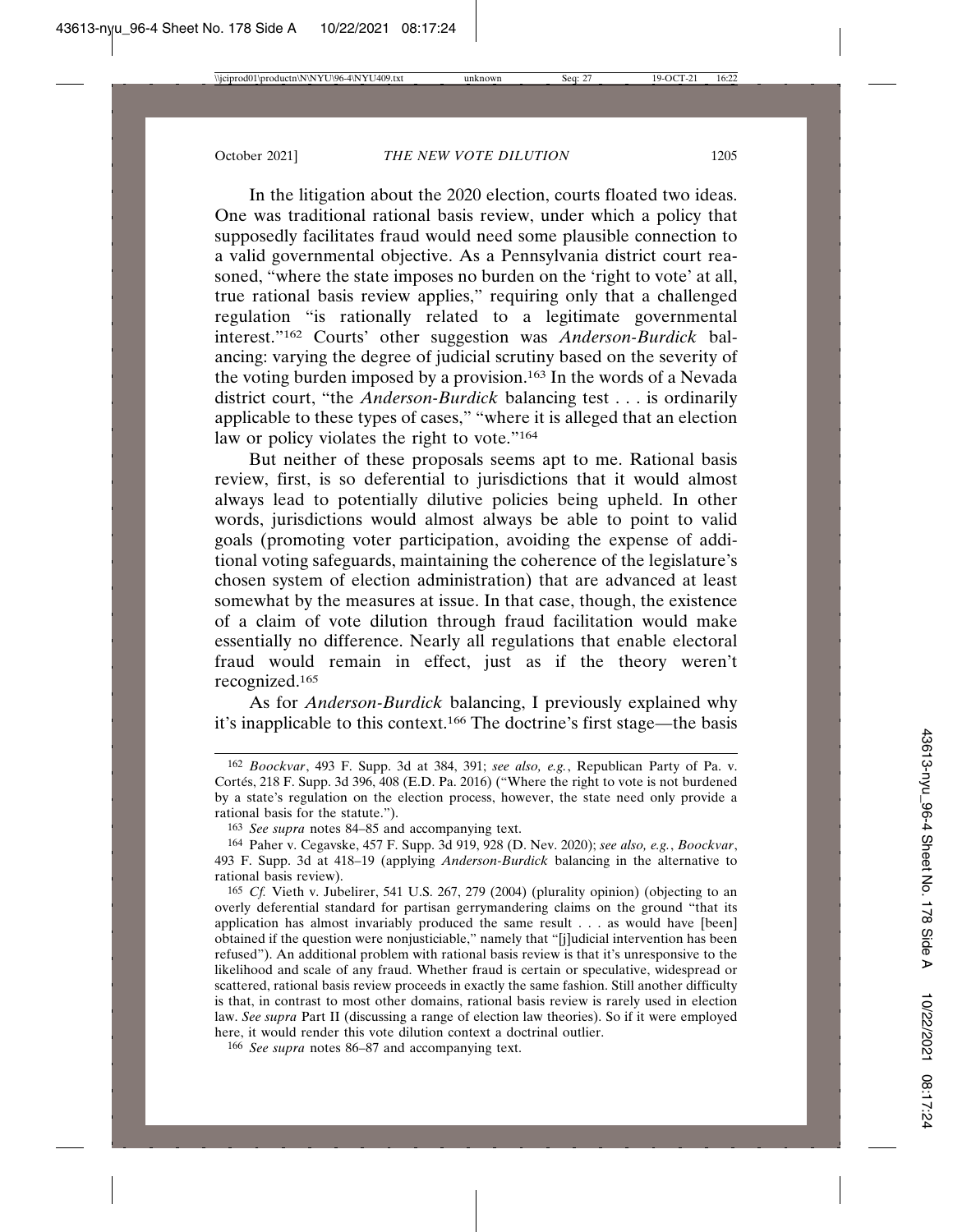for all that follows—requires courts to determine the severity of the burden that a given measure imposes on voting. But laws that allegedly give rise to electoral fraud don't levy *any* additional burden on the franchise. Their hallmark, instead, is that they make voting *easier*—*too* easy, in the eyes of their critics, and thus susceptible to abuse.167 As a Pennsylvania district court put it, "application of the *Anderson-Burdick* framework here presents something of a 'square peg, round hole' dilemma."168 This is because plaintiffs attack not "a specific regulation affecting their right to vote" but rather "the *lack* of a restriction on someone else's right to vote."169

But while *Anderson-Burdick* balancing is a poor fit here, a variant of the doctrine could work well. Consider a revised first stage that asks courts to assess the likelihood and magnitude of any electoral fraud that might be facilitated by an overly relaxed policy.170 This new inquiry would completely replace the existing analysis of the severity of the voting burden imposed by a provision. A high probability of widespread fraud would therefore trigger stringent judicial scrutiny, requiring a compelling governmental purpose to whose achievement the disputed measure is narrowly tailored. In contrast, when a regulation is unlikely to induce any substantial fraud, something akin to rational basis review would ensue. And between these poles, when a rule is somewhat likely to enable a nontrivial amount of fraud, courts would apply the equivalent of intermediate scrutiny.171

Like *Anderson-Burdick* balancing, this approach would link the intensity of judicial review to the potential harm that could occur. The relevant harm would just be electoral fraud, not an impediment to voting. Most often, courts would be able to dispose quickly of cases

170 Of course, this revised first stage overlaps somewhat with the standing requirements I recommended earlier. *See supra* Part IV. This redundancy is simply a function of the close relationship between standing and the nature of the underlying claim.

<sup>167</sup> As a doctrinal matter, since laws that allegedly facilitate fraud impose no additional voting burden, they would trigger the most deferential possible review—akin to rational basis review—under *Anderson-Burdick*'s sliding scale of scrutiny. *See, e.g.*, *Boockvar*, 493 F. Supp. 3d at 284–85. Accordingly, the above critiques of rational basis review would also apply to *Anderson-Burdick* balancing. *See supra* note 165 and accompanying text.

<sup>168</sup> *Boockvar*, 493 F. Supp. 3d at 393.

<sup>169</sup> *Id.* at 410; *see also, e.g.*, Cook Cnty. Republican Party v. Pritzker, 487 F. Supp. 3d 705, 716 (N.D. Ill. 2020) ("[T]he *Anderson-Burdick* framework applies to only laws that *restrict* the right to vote, and thus does not apply to the [challenged policies] because they *expand* that right.").

<sup>171</sup> For examples of other proposals seeking to extend *Anderson-Burdick* balancing to new areas, see generally Nicholas O. Stephanopoulos, *Disparate Impact, Unified Law*, 128 YALE L.J. 1566 (2019) (suggesting applying an approach similar to *Anderson-Burdick* to racial vote denial claims under Section 2 of the Voting Rights Act); Daniel P. Tokaji, *Gerrymandering and Association*, 59 WM. & MARY L. REV. 2159 (2018) (suggesting applying *Anderson-Burdick* to partisan gerrymandering claims).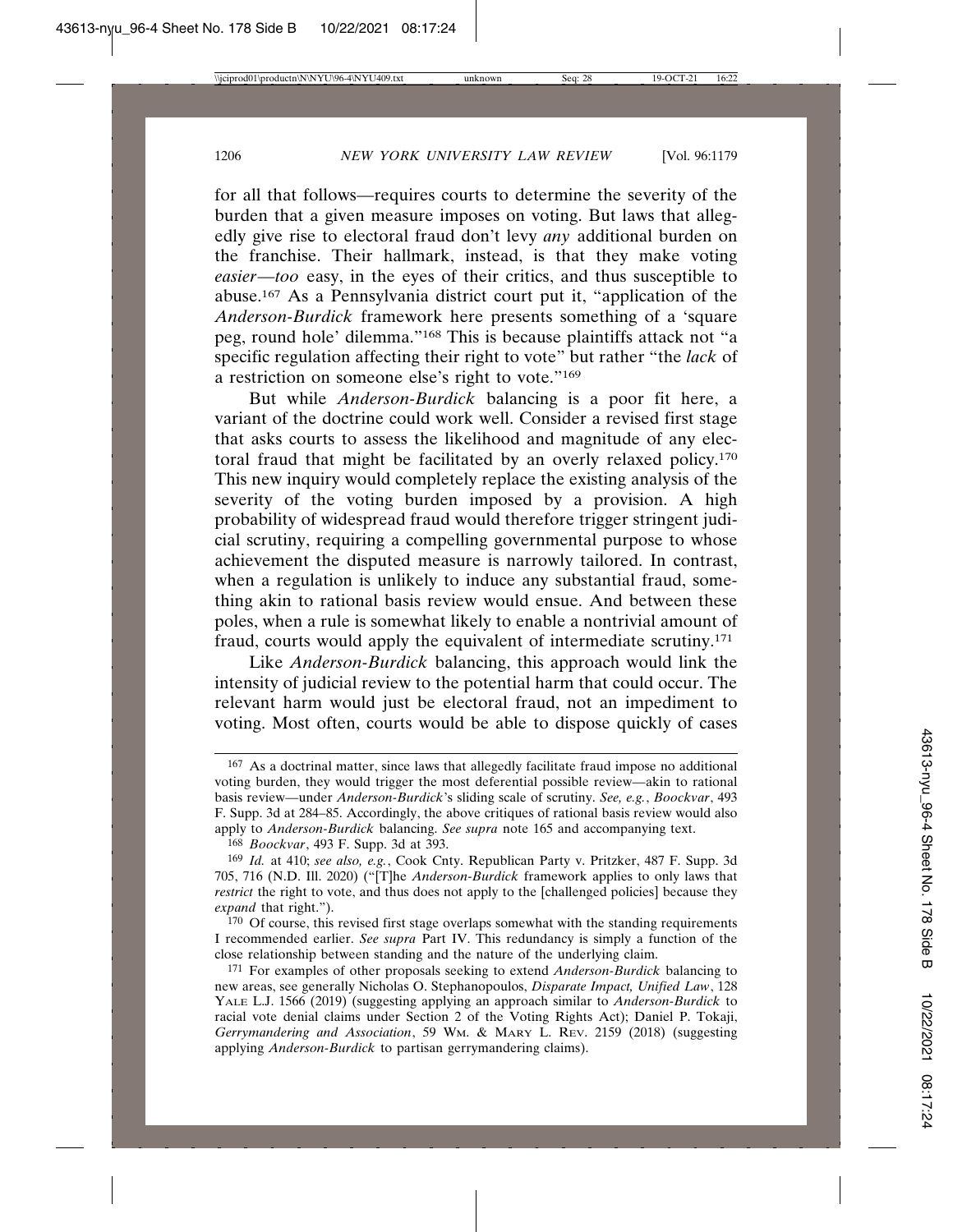that progressed to the merits. In contemporary America, few policies seriously risk stimulating widespread fraud. So few suits would require courts to do more than identify a legitimate governmental interest and confirm that it's plausibly furthered by the challenged provision.172 On occasion, though, courts would have to ratchet up their scrutiny. Sometimes fraud wouldn't be a chimera invoked by bad faith litigants but rather a real danger with the capacity to swing elections and shift representation. In these rare instances, this approach would require courts to be vigilant, to insist on a vital aim that couldn't be attained in other ways, and usually to strike down the unduly permissive measure.

The approach's other advantage is its recognition that fraud prevention isn't the only objective of an electoral system. *Anderson-Burdick* balancing allows voting to be encumbered as long as the burden is imposed for a good enough reason (with what counts as good enough varying in tandem with the burden's severity). Likewise, this variant of *Anderson-Burdick* balancing would permit fraud to arise as long as a sufficient justification exists for the fraud-facilitating regulation (with sufficiency varying along with the likelihood and magnitude of the fraud). This is a sensible framework, in my view. Just as it would be untenable to nullify any policy that hinders voting, regardless of the policy's benefits,173 invalidating any provision that enables fraud would also be highly impractical. Some such measures serve important goals like encouraging greater turnout and conserving jurisdictions' limited resources. An electoral system wouldn't be better off if the law forced it to sacrifice these goals in order to avert fraud (especially a small amount of fraud that was unlikely to materialize anyway).174 Fortunately, this variant of *Anderson-Burdick* balancing wouldn't compel this unwise choice.

Given the centrality of fraud and *Anderson-Burdick* balancing in this discussion, it's worth elaborating on the different roles of fraud in the original and the amended *Anderson-Burdick* doctrines. In a conventional *Anderson-Burdick* case, fraud can come up only in the second stage of the analysis, where some level of scrutiny is applied to

<sup>172</sup> *Cf.* King v. Whitmer, No. 20-13134, 2020 WL 7134198, at \*12–13 (E.D. Mich. Dec. 7, 2020) (rejecting a claim of vote dilution through fraud facilitation due to lack of evidence of fraud); Wood v. Raffensperger, 501 F. Supp. 3d 1310, 1327–28 (N.D. Ga. 2020) (same).

<sup>173</sup> *See* Burdick v. Takushi, 504 U.S. 428, 433 (1992) ("[T]o subject every voting regulation to strict scrutiny . . . would tie the hands of States seeking to assure that elections are operated equitably and efficiently.").

<sup>174</sup> *See, e.g.*, Donald J. Trump for President, Inc. v. Bullock, 491 F. Supp. 3d 814, 835 (D. Mont. 2020) (arguing that it "would cripple our great democratic experiment" if "[l]itigants could simply attack any electoral structure as inviting fraud").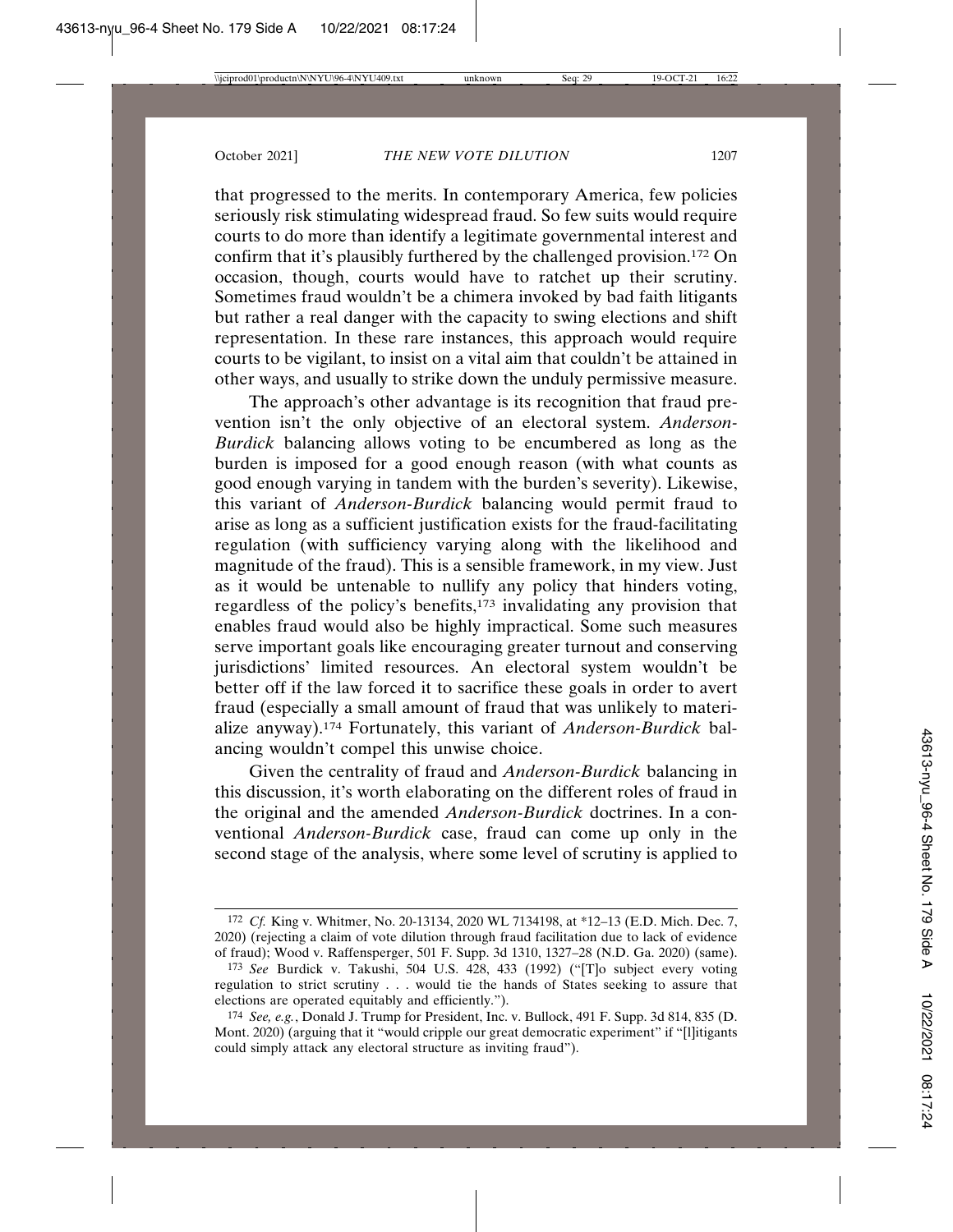a regulation that makes it harder to vote.175 At this second stage, fraud can come up only if the defendant asserts its prevention as a rationale for the provision at issue.176 If the defendant cites fraud prevention, courts treat it as a compelling governmental interest, weighty enough to justify even severe restrictions on the franchise.177 Courts also don't insist on much evidence of fraud, especially when a measure is challenged facially.178 And if the antifraud argument succeeds, the law is upheld.<sup>179</sup>

All these points are reversed under my proposed variant of *Anderson-Burdick* balancing. Fraud is only a concern in the first stage of the inquiry, where its likelihood and magnitude must be ascertained. It's the plaintiff who must introduce the subject of fraud by alleging that an electoral policy facilitates too much of it. After the plaintiff makes this allegation, it isn't necessarily deemed compelling. (In fact, the vocabulary of governmental interests is inapplicable to claims about fraud by nongovernmental actors.) Evidence about whether, and to what extent, a regulation enables fraud is absolutely critical. These are the facts that cause judicial review to be stringent, lenient, or something in between. And if the antifraud argument prevails, the consequence is the law's invalidation (or, at least, its subjection to strict scrutiny).

These contrasts shouldn't be surprising. They all result from changing the legal position of fraud—from making it the determinant of the intensity of judicial review instead of a state interest that a jurisdiction can put forward. The contrasts should also reassure observers who dislike how the possibility of fraud has been exploited in conventional *Anderson-Burdick* cases.<sup>180</sup> In these cases, many courts (including the Supreme Court) have sustained measures that hindered voting based on flimsy (or even no) evidence that any fraud was

178 *See, e.g.*, *id.* at 194 (ruling in Indiana's favor even though "[t]he record contains no evidence of any [relevant] fraud actually occurring in Indiana at any time in its history").

179 *See, e.g.*, *id.* at 204 (leaving in place Indiana's photo ID requirement for voting).

<sup>175</sup> *See, e.g.*, Crawford v. Marion Cnty. Election Bd., 553 U.S. 181, 194–97 (2008) (discussing fraud prevention in the context of the state's interests, not the burden imposed on voting).

<sup>176</sup> *See, e.g.*, *id.* at 191 (emphasizing that "[t]he State has *identified* several state interests that arguably justify [its policy]," including "deterring and detecting voter fraud" (emphasis added)).

<sup>177</sup> *See, e.g.*, *id.* at 196 ("There is no question about the legitimacy or importance of the State's interest in counting only the votes of eligible voters.").

<sup>180</sup> For one prominent example, see Frank v. Walker, 773 F.3d 783, 795 (7th Cir. 2014) (Posner, J., dissenting from denial of rehearing en banc) ("As there is no evidence that voter impersonation [sic] fraud is a problem, how can the fact that a legislature says it's a problem turn it into one?").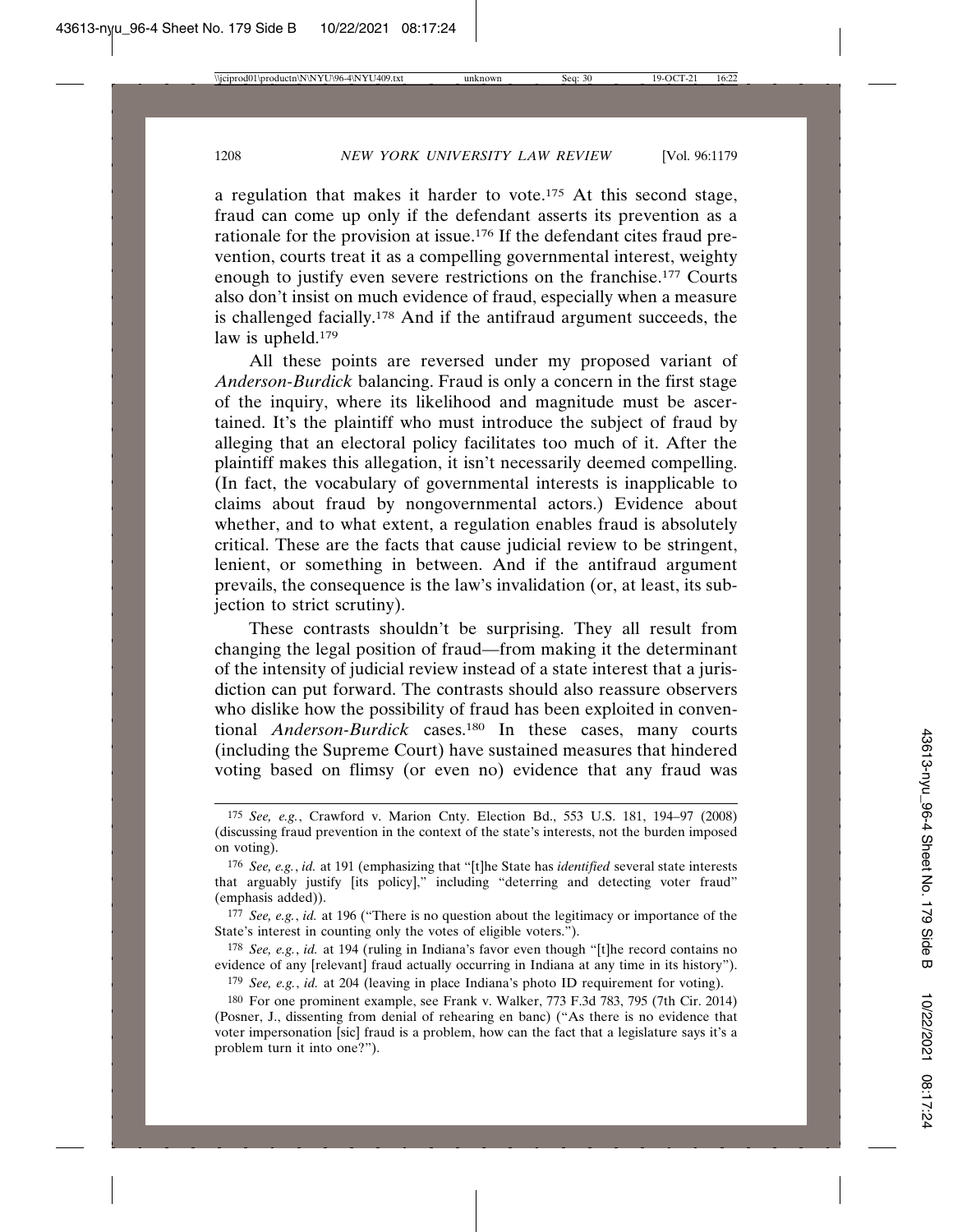thereby prevented.181 But under my proposed variant of *Anderson-Burdick* balancing, the absence of evidence of fraud would cut the other way. Plaintiffs unable to establish the imminence of targeted fraud would lack standing. Plaintiffs who made it to the merits would merely trigger highly deferential rational basis review if (as usual) they couldn't prove a high likelihood of widespread fraud due to an overly lax policy. So while fraud prevention would be a doctrinal sword here (not a nearly impenetrable shield), it would be quite a dull blade. Most often, under modern American political conditions, its thrust would easily be repelled.182

### VI

### **RELIEF**

But imagine that a claim of vote dilution through fraud facilitation did succeed. Imagine, that is, that a court found that an unduly permissive regulation would likely give rise to extensive electoral fraud (the first stage of my proposed variant of *Anderson-Burdick* balancing); and that the court further concluded that this regulation was poorly tailored to achieve any important governmental interest (the second stage). In this improbable scenario, what should the court do next? How should it remedy the constitutional violation it identified?

In the lawsuits about the 2020 election, plaintiffs asked for various kinds of relief. Some litigants requested that courts impose additional voting safeguards, which would cause electoral rules that were supposedly overly relaxed to no longer enable fraud.183 Other plaintiffs argued that judicial invalidation (rather than amendment) was the right remedy: an order enjoining the purportedly fraudfacilitating provision.184 Still other litigants demanded more sweeping relief, including the decertification of the 2020 election results<sup>185</sup> and

<sup>181</sup> *See supra* notes 177–79 and accompanying text.

<sup>182</sup> Again, I'm assuming here (somewhat hopefully) good faith, evidence-based judging. *See supra* note 20. Ideologically inclined judges who find a serious risk of fraud where none exists could certainly manipulate this cause of action. But the possibility of bad faith application exists for all legal claims.

<sup>183</sup> *See, e.g.*, Donald J. Trump for President, Inc. v. Boockvar, 493 F. Supp. 3d 331, 342 (W.D. Pa. 2020) (discussing "the security measures that [the plaintiffs] seek," such as "guards by drop boxes, signature comparison of mail-in ballots, and poll watchers").

<sup>184</sup> *See, e.g.*, Paher v. Cegavske, 457 F. Supp. 3d 919, 924 (D. Nev. 2020) (noting that the plaintiffs "request[ed] declaratory and injunctive relief to prevent the Secretary and county administrators from implementing the [mail-in voting] Plan").

<sup>185</sup> *See, e.g.*, Bowyer v. Ducey, No. CV-20-02321, 2020 WL 7238261, at \*1 (D. Ariz. Dec. 9, 2020) ("Plaintiffs contest the election and ask this Court to compel the Governor to decertify these results." (internal quotation marks omitted)).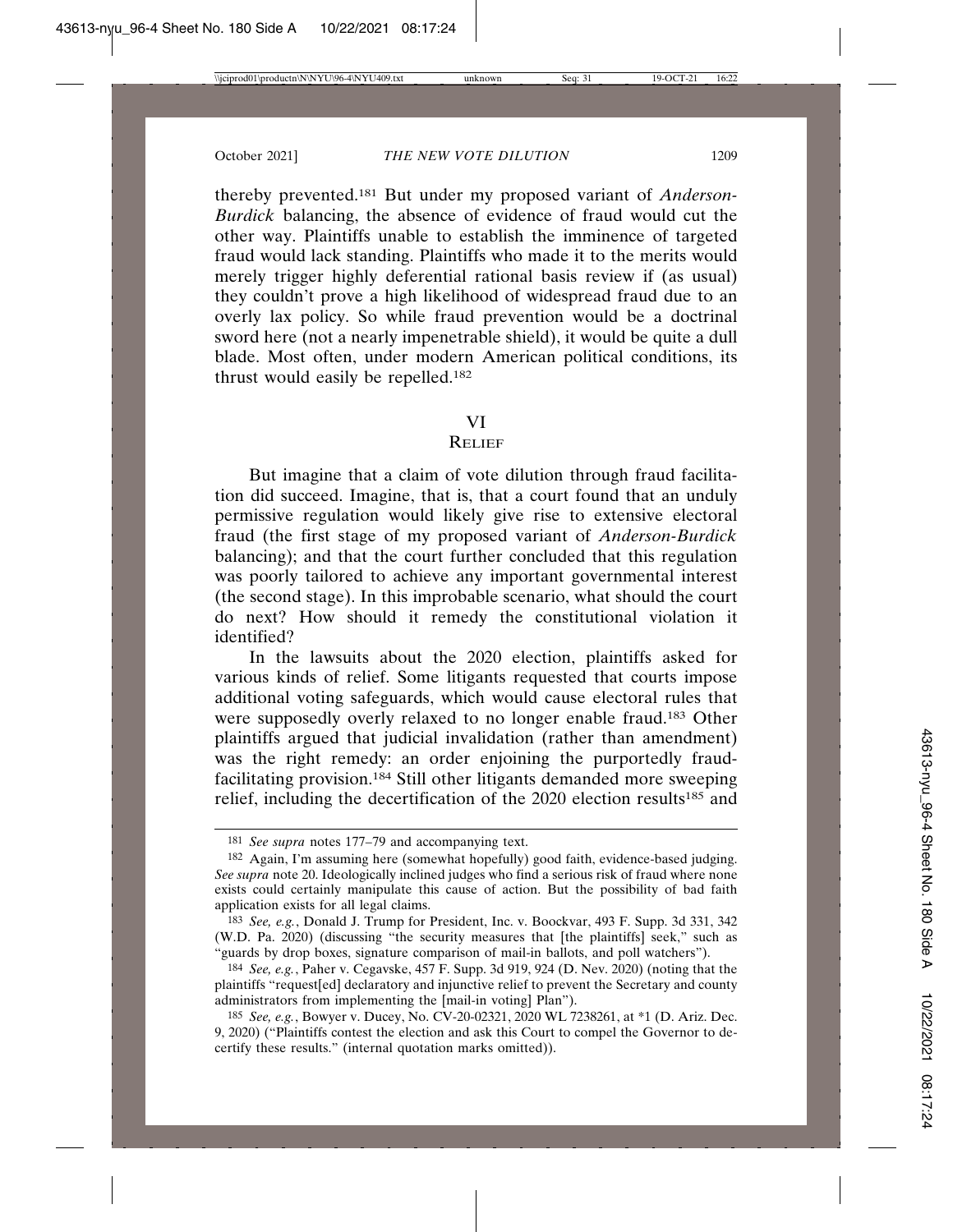even the judicially compelled recertification of the results in favor of the losing candidate (President Trump).186

Had they been implemented, these more aggressive measures would have been nearly unprecedented. Courts almost never nullify elections or require elections to be rerun, no matter how grave an offense is established.187 More to the point, these drastic steps would have conflicted with the usual practice in cases involving other forms of vote dilution. In these cases, courts don't try to undo vote dilution that has already occurred. They don't annul past elections in which certain people's votes were undermined by malapportionment or gerrymandering. Nor do they question the validity of laws previously enacted by malapportioned or gerrymandered legislatures.<sup>188</sup>

What courts generally *do* in vote dilution cases is as follows: First, they strike down the unlawfully dilutive practice. Second, they give guidance (implicit or explicit) to the elected branches as to what sort of replacement would be permissible. Third, the elected branches have an opportunity to adopt a policy that no longer illegally dilutes anyone's vote. Fourth, if a new provision is passed, courts review it to ensure that it, in fact, remedies the vote dilution. Lastly, if the elected branches are unable or unwilling to act, courts cure the vote dilution themselves. They order relief that isn't dilutive but that *is* otherwise respectful of the elected branches' policy preferences.189

I think these principles apply to, and should be used in, the context of vote dilution through fraud facilitation. To give a sense of how they might be operationalized, suppose that a court has deemed a measure—say, a policy of leaving mail-in ballots in unmonitored piles at government offices—unconstitutionally dilutive. The court's first step would simply be to invalidate the policy. Additionally, the court would explain in its opinion why the policy enabled fraud (because it

<sup>186</sup> *See, e.g.*, King v. Whitmer, No. 20-13134, 2020 WL 7134198, at \*5 (E.D. Mich. Dec. 7, 2020) ("Plaintiffs ask the Court to . . . order Defendants to transmit certified election results that state that President Donald Trump is the winner of the election . . . ." (internal quotation marks omitted)).

<sup>187</sup> *See, e.g.*, Hall v. State, 707 So. 2d 1170, 1174 (Fla. Dist. Ct. App. 1998) (rejecting "the proposition that a new election is an appropriate remedy," even "following massive absentee ballot fraud").

<sup>188</sup> As the Supreme Court put it in its foundational one-person, one-vote decision, a court should take "appropriate action to insure that no *further* elections are conducted under the invalid plan." Reynolds v. Sims, 377 U.S. 533, 585 (1964) (emphasis added).

<sup>189</sup> *See generally* G. Michael Parsons, *Justice Denied: Equity, Elections, and Remedial Redistricting Rules*, 19 J.L. SOC'Y 229 (2019) (discussing remedial proceedings in redistricting cases with an emphasis on timing concerns); Nathaniel Persily, *When Judges Carve Democracies: A Primer on Court-Drawn Redistricting Plans*, 73 GEO. WASH. L. REV. 1131 (2005) (discussing how courts themselves draw district maps in certain situations).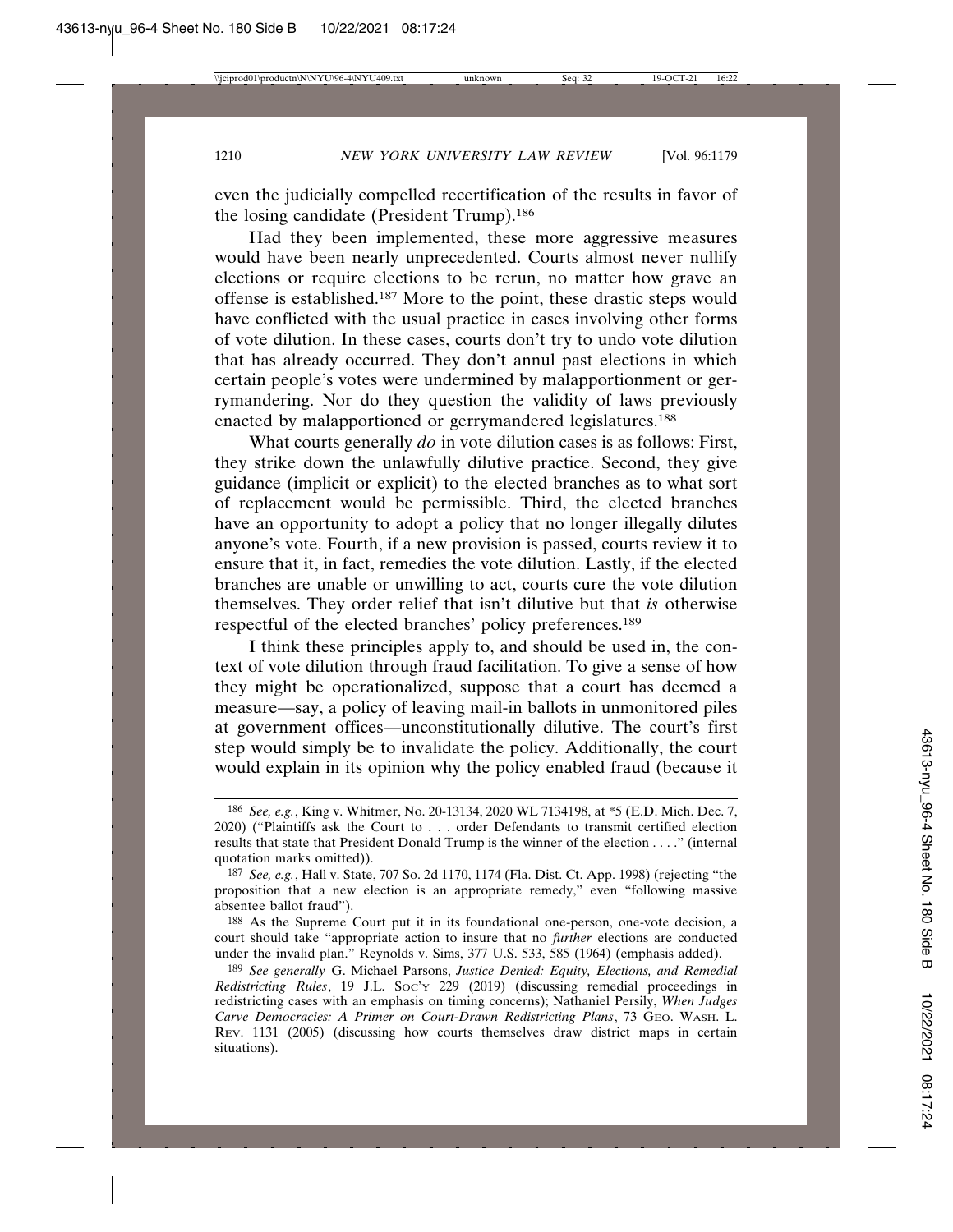allowed people to pick up, and send in, multiple mail-in ballots) and what changes to the policy could reduce the risk of fraud (perhaps mailing ballots to registered voters instead of making ballots available for in-person retrieval).

At this point, the elected branches would have the chance to revise the policy as they saw fit. They could implement the court's recommended safeguards, or they could try to prevent fraud in some other way (maybe retaining in-person retrieval but ensuring that only registered voters can pick up only one mail-in ballot each). If the elected branches enacted a new law, and if that new law was no longer unconstitutionally dilutive, then the case would be over. But if the elected branches failed to act, or if their new provision was still unlawful under my proposed variant of *Anderson-Burdick* balancing, then the court would have to fashion its own remedy. Most likely, the court would adopt the precautions that it had earlier suggested would avert fraud and thereby bring an end to the illegal vote dilution.

Note that this approach wouldn't *terminate* policies that make voting easier but also give rise to fraud. Rather, it would mandate these policies' *amendment* (by either the elected branches or the judiciary) so that they continue to facilitate voting but without facilitating as much fraud. This is a major advantage, in my view. It means that jurisdictions that have chosen to promote voter participation couldn't be forced through litigation to abandon this aim. It also means that bad faith plaintiffs whose true objection to pro-voting measures is the higher turnout they cause would be stymied even if they prevailed in court. Victory wouldn't give these litigants what they want: fewer people casting ballots thanks to the rescission of the participationenhancing policies. Instead, these policies would merely be adjusted, to the extent possible, to impede fraud but not voting.

The extent *possible*, unfortunately, isn't the same as the extent one might *want*. It must be conceded that safeguards instituted to make fraud more difficult to commit could also complicate the voting process for some people. This possibility raises the question: Could remedies imposed under my proposed variant of *Anderson-Burdick* balancing violate the *Anderson-Burdick* doctrine itself? Recall the crux of this doctrine: subjecting practices that hinder voting to judicial scrutiny that varies in tandem with the severity of the hindrance.<sup>190</sup> Relief in a suit alleging vote dilution through fraud facilitation could entail a burden on voting. So would such relief, for this reason, be unlawful?

<sup>190</sup> *See supra* notes 84–85 and accompanying text.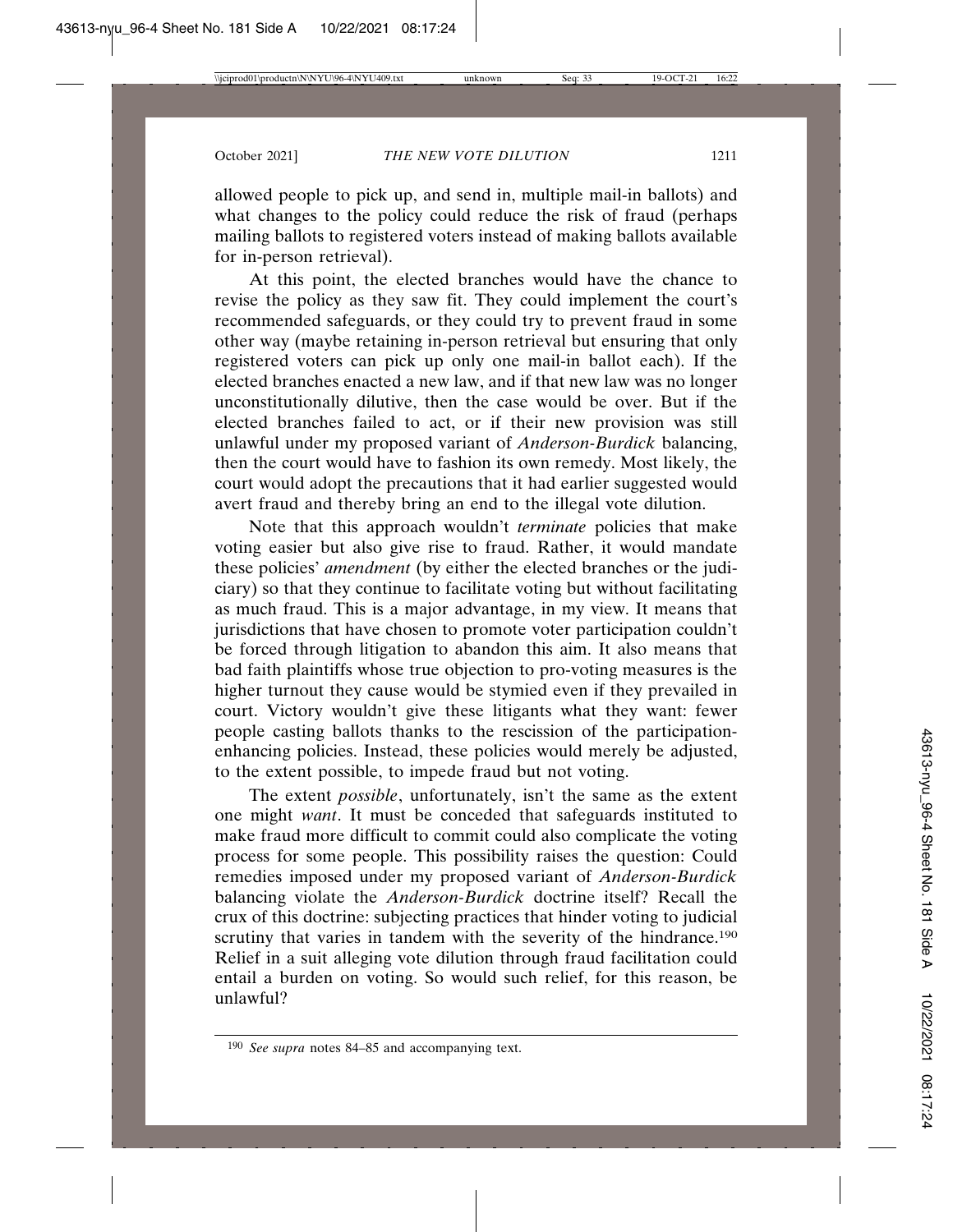As a general matter, no. In the usual case, any new encumbrance on voting would be quite minor, thus triggering quite deferential judicial review. Consider the remedies I mentioned to the policy of stacking mail-in ballots in unsupervised piles: sending these ballots by mail to registered voters or verifying that each registered voter only retrieves a single ballot. These remedies barely burden the franchise; in fact, they could make it easier for some people (those preferring to avoid a trip to a government office) to vote. The remedies are also well-tailored to preventing the fraud that could ensue from loose piles of mail-in ballots, so they would easily survive the low-level scrutiny that would apply to them. Consequently, under the remedial approach I've outlined, jurisdictions and courts wouldn't be trapped between the new vote dilution theory and traditional *Anderson-Burdick* balancing. It would be a straightforward exercise to order relief that cures the vote dilution without itself violating the right to vote.

The existence of a straightforward option, of course, doesn't guarantee its selection. Jurisdictions and (less likely191) courts could choose to "solve" the problem of vote dilution in far more burdensome ways. For example, they could respond to loose piles of mail-in ballots by requiring mail-in ballots to be witnessed and notarized, or even by eliminating mail-in voting altogether. These kinds of remedies would plainly raise red flags under *Anderson-Burdick* balancing. They would severely hamper voting (at least for some people) while thwarting little more fraud than the precautions noted above. In some cases, then, existing doctrine would operate as a useful constraint on the relief available for vote dilution through fraud facilitation. *Anderson-Burdick* balancing would rule out remedies that significantly and unnecessarily inhibit voting—while still allowing jurisdictions and courts to order all other relief.

## **CONCLUSION**

New election law claims don't arise often. In fact, almost thirty years have gone by since the Supreme Court last recognized a novel constitutional theory involving elections: the cause of action for racial gerrymandering,192 under which districts are presumptively unlawful if

<sup>&</sup>lt;sup>191</sup> These more burdensome remedies might be unavailable to courts because they wouldn't reflect jurisdictions' policy preferences as manifested in their existing regulations. *Cf.* Perry v. Perez, 565 U.S. 388, 394 (2012) (invalidating a court-drawn remedial plan because it "displac[ed] legitimate state policy judgments with the court's own preferences").

<sup>192</sup> *See* Shaw v. Reno, 509 U.S. 630, 652 (1993) (recognizing this "analytically distinct claim").